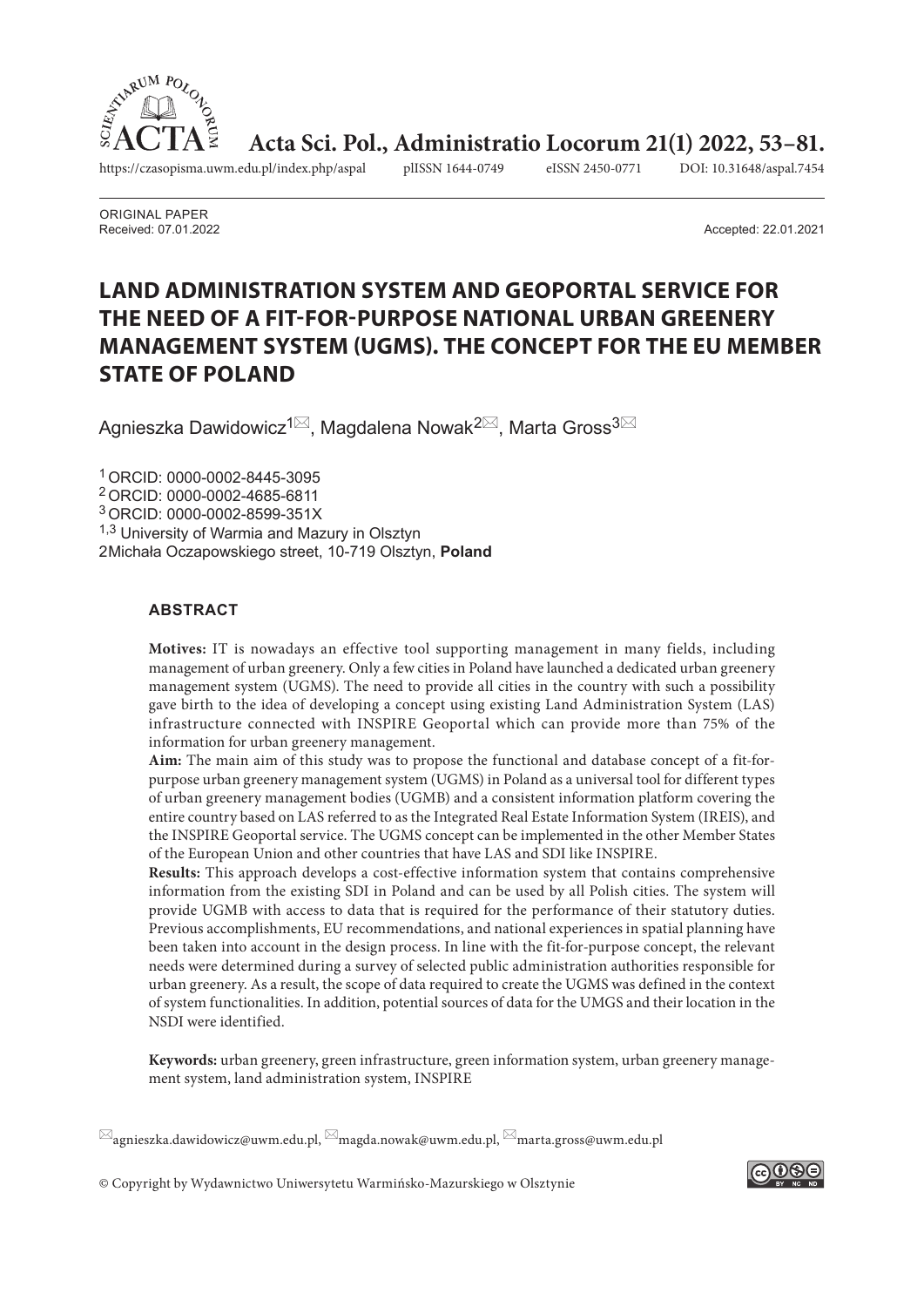## **INTRODUCTION**

Urban greenery should be maintained to protect biodiversity and help cities adapt to a changing climate (Makinde et al., 2021). In Europe, the development of Urban Greenery was particularly influenced by European Commission guidelines and standards (EC, 2012a; 2016) recommending the implementation of consistent green policies and the development of Green Infrastructure (GI). Green information systems should play an important role in the sustainable management of green infrastructure (Pauleit et al., 2017; Nowak et al., 2020). They should be purposefully designed to meet the information needs of all actors who are responsible for urban greenery (UG). However, an analysis of good practices relating to the implementation of GI systems as part of the European GREEN SURGE (GS) project (Pauleit et al., 2019) indicates that despite European Commission guidelines concerning GI systems and the implementation of the European Spatial Data Infrastructure (INSPIRE, 2007), a uniform approach to developing such systems has not been proposed in the European Union or the individual EU Member States. The existing approaches do not cover the territory of entire countries, and the proposed solutions are implemented only locally. In the EU Member States tree risk management is not being regulated at the state level, and instead depends on the decisions made by local municipalities. In consequence, the applied approach to green infrastructure varies between different cities. The above also applies to Poland, where local regulations have been drafted and implemented by selected Polish cities (Biejat, 2017). The existing local information systems contain fragmented databases (Feltynowski et al., 2018; Ślązak, 2017), mainly due to a shortage of funds, insufficient experience in implementing different stages of GI projects, and the lack of economic incentives because the benefits of GI are difficult to assess in financial terms (Kabisch et al., 2016). Since there are no key, nationally standardized regulations for urban greenery maintenance, it is difficult to expect the creation of a nationwide information infrastructure for common use in greenery management.

Therefore, the main aim of this study was to propose the concept of a fit-for-purpose urban greenery management system (UGMS) in Poland as a universal tool for different types of urban greenery management bodies (UGMB) and a consistent information platform with a database and functionalities covering the entire country using information technology (IT) of Land administration system (LAS) integrated with INSPIRE Geoportal service (INSPIRE, 2007) as components of National Spatial Data Infrastructure (NSDI). The UGMS concept can be implemented in the other Member States of the European Union and other countries that have LAS and SDI after adaptation to national information needs. Spatial Data Infrastructure is a global framework of policies and institutional arrangements; therefore, the developed concept can also be used as a reference in non-EU countries. The Polish land administration system (LAS) is referred to as the Integrated Real Estate Information System (IREIS). This approach was adopted to develop a cost-effective system that contains comprehensive information about the existing spatial data infrastructure in Poland and can be used by all Polish cities. The system will provide all users, in particular UGMB, with access to data that is required for the performance of their statutory duties. The UGMS infrastructure should span the entire country to address the lack of cohesive IT tools for urban greenery management, the absence of valid data, and different methods of data collection, and to enable less affluent cities to benefit from the accumulated resources. These goals can be achieved by localizing the UGMS in the LAS environment and using INSPIRE data. The LAS constitutes integrated information infrastructure which is a part of the national spatial data infrastructure (NSDI) and which enables the public administration to perform tasks related to land management. The LAS plays a very important role as a source of reference data for spatial planning, tax assessment, real estate registration in the land register, statistical reports, and real estate management (Williamson et al., 2010). In turn, the Geoportal service constitutes spatial data infrastructure that is open to the public and has been developed under the provisions of the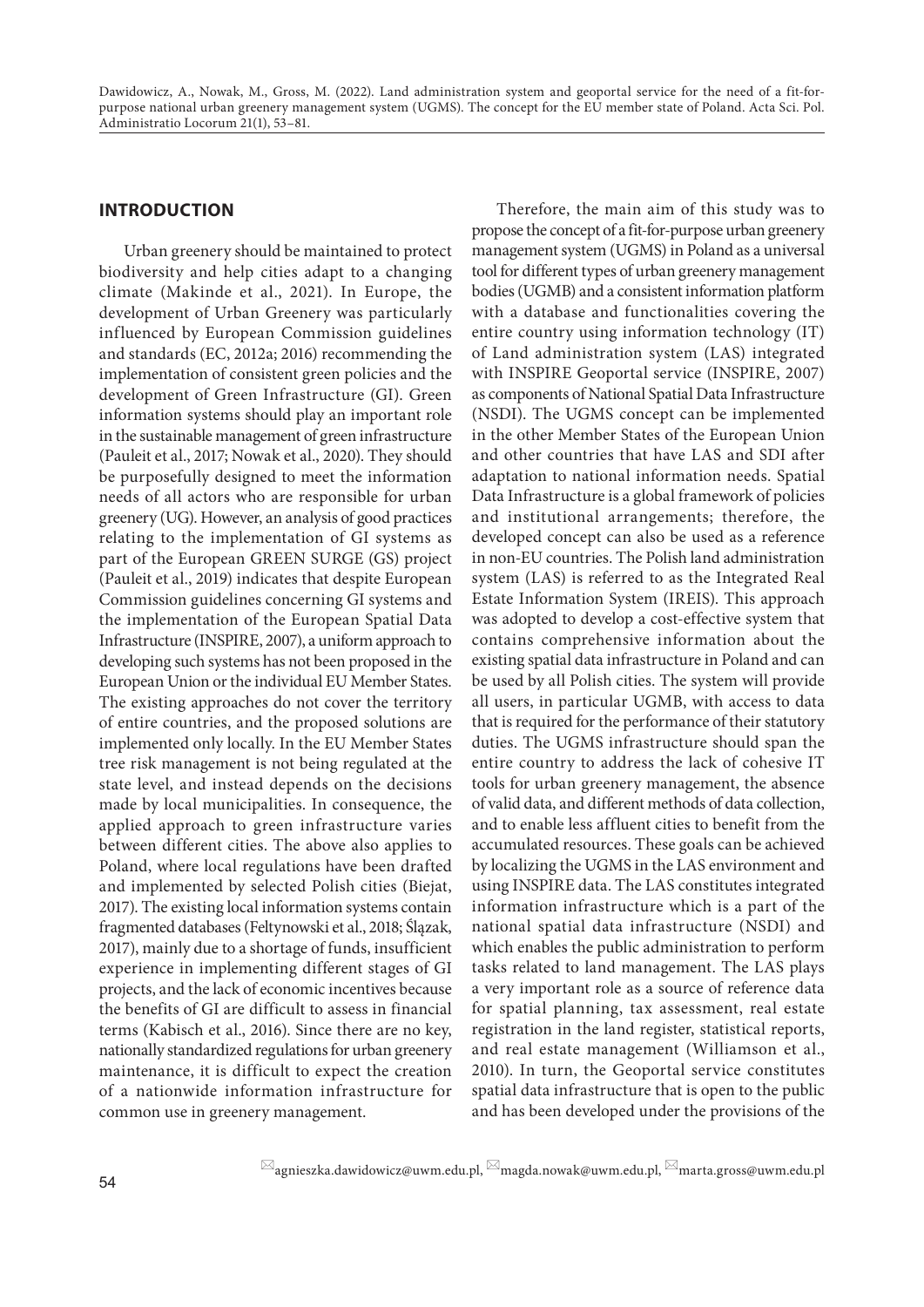INSPIRE Directive (INSPIRE, 2007). The LAS and the INSPIRE Geoportal service are described in detail in subsection *National Spatial Data Infrastructure*… The NSDI comprises public registers and is kept by public administration bodies. Urban greenery constitutes a public resource, and it is also managed by public administration authorities; therefore, the UGMS should be a part of the NSDI. The resulting system could become a national platform for managing UG as well as green spaces outside urban areas. This is a logical approach that will deliver economic (the use of shared infrastructure will decrease development and maintenance costs) as well as environmental benefits (less affluent cities will have access to a greenery management system). A UGMS that is developed based on the LAS and the Geoportal service as a part of the Polish NSDI will create access to large amounts of integrated spatial data.

Literature study covering the last 20 years involving the following keywords – urban greenery/ green infrastructure/green spaces information/ management systems, urban green spaces maps has shown that there are a lot of studies developing greenery managing systems with new functionalities, including GIS tools e.g. for planning UG (Kulkarni et al., 2017), for mapping urban green spaces (Vatseva et al., 2016), for environmental monitoring (Trubina et al., 2019), and their functions in the absence of spatial data (Łaszkiewicz et al., 2020). However, solutions are lacking for creating a single country UGMS. Hansen et al. (2016) conclude that currently developed greenery management systems in the EU member states are limited in scope and profiled towards solving particular issues at a local scale. They use their own software using publicly available spatial data from selected public records and create their own databases. This is an inefficient approach as it requires significant financial investments and is time-consuming. Furthermore, searching the literature on LAS for urban greenery management or smart urban greenery management also did not identify any scientific proposals for using LAS infrastructure connecting with INSPIRE SDI for UGMS. The most common concepts in current studies

are the use of cloud computing, the internet of things (IoT), and artificial intelligence (AI) for smart UGM (Anh, 2021) using GIS and nationally available land use maps. Some smart GIS for UGM uses databases from sensors e.g., for measuring soil moisture for irrigation (Nguyen et al., 2020). So far there is no approach to implement a standardized information technology available to all cities in the country, such as cadastral systems, for the information service of urban greenery management. The proposed concept is innovative not only because it provides a solution for launching the UGMS at a national level, but also because it offers a standardized approach to create fit-for-purpose UGMS. It integrates various types of thematic data for UG management in one access window based on the information technology of the LAS and the provisions of the INSPIRE Directive. The innovative character of the proposed approach to developing a national UGMS was emphasized in subsection Lessons learned… in the context of the European debate on good practices in the process of implementing such systems. The local dimension of such measures and the absence of standard approaches at the national level has also been accentuated by the European GREEN SURGE (GS) project (Pauleit et al., 2019) that aims to develop and evaluate the best practices in urban green infrastructure management.

The proposed concept UMGS will support the management of urban greenery at every stage, from policy-making, through design, material procurement, and implementation, to monitoring, protection, and maintenance. It will enable the development of a uniform system covering all cities in the country, and it will create equal opportunities for developing green infrastructure in all urban areas. This novel approach towards creating a comprehensive national system can support the development of national-level regulations for establishing and operating a UGMS.

The UGMS should not rely on individual information systems because most of the data for UG management is supplied by national spatial databases that are integrated with the LAS and the Geoportal service. Therefore, the following research hypothesis

 $\boxtimes$ agnieszka.dawidowicz@uwm.edu.pl,  $\boxtimes$ magda.nowak@uwm.edu.pl,  $\boxtimes$ marta.gross@uwm.edu.pl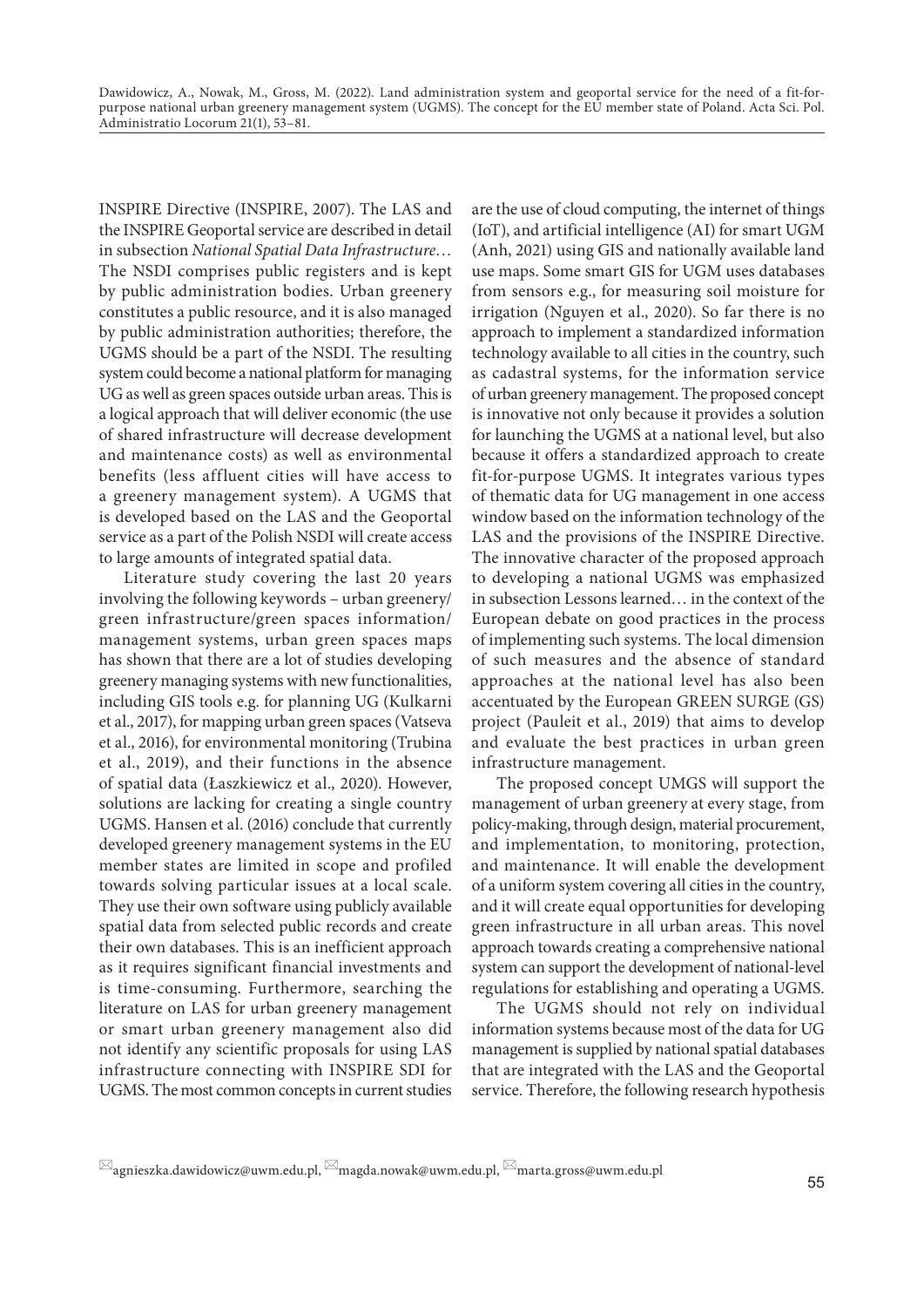was formulated: the Polish NSDI integrating the land administration system, referred to as the Real Estate Information System (IREIS), and the INSPIRE Geoportal service is capable of supplying more than 75% of the data required for UG management in Poland. The proposed approach marks a new direction in the process of developing the UGMS.

# **MATERIALS AND METHODS**

# **Research organization and methods**

An empirical study involving qualitative methods was carried out to achieve the research objective, namely to identify the types of data and the functionalities that are essential in the proposed UGMS. The study relied on an in-depth analysis of the literature, policy documents, legislation, and good practices in the implementation of urban greenery management systems in Europe. Due to considerable differences in the terminology describing urban green spaces in domestic and international literature, the existing definitions were analyzed, and consistent terminology was proposed. Strategic European and domestic documents were reviewed to identify the key EU recommendations on urban planning and the promotion and implementation of green infrastructure and to describe the existing information systems as the sources of the best practices in UG management. In addition, the theoretical concepts relating to spatial data infrastructure (SDI) in Europe and Poland were analyzed to determine the applicability of integrated spatial data in the Geoportal service and the Polish LAS for the needs of the proposed UGMS.

The resulting knowledge was used to describe the main functionalities and features of the proposed UGMS based on general trends in green infrastructure development, the implementation of various information systems in the EU, and the possibilities offered by NSDI. The formulated assumptions were then validated by surveying the employees of public agencies responsible for urban greenery management in five Polish cities (Warszawa, Kraków, Poznań, Gdańsk, and Olsztyn). The selected cities are large urban agglomerations that are situated in different

Polish regions, are more affluent than other Polish cities, and have made different progress in the implementation of systems supporting green infrastructure management. In Poland, urban greenery is managed by various entities at different levels of the administrative hierarchy. For the needs of this study, these entities were described collectively as urban greenery management bodies (UGMB). The respondents were UGMB employees (sectoral experts) who were asked to indicate the types of data, tools, and functionalities that would be useful in daily practice. The results of the survey were used to identify the types of spatial data and system functionalities that would most effectively support the operations of UGMB in three general areas of competence: planning, administration, and field operations. In addition, these results were used to select the main (urban greenery) and supplementary (other spatial objects) types of data and essential system functionalities that are best suited for sustainable UG management (detailed information is presented in subsection *Field research*…).

Databases were analyzed in thematic groups to verify the research hypothesis stating the Polish NSDI integrating the land administration system, referred to as the Real Estate Information System (IREIS), and the INSPIRE Geoportal service is capable of supplying more than 75% of the data required for UG management in Poland. The research hypothesis was verified by analyzing the extent to which NSDI resources can cater to the need for spatial data in the proposed UGMS.

The present study did not set out to offer detailed technological or organizational solutions. The study aimed to localize the UGMS database within the Polish land administration system integrated with the INSPIRE Geoportal. The architecture and organization of the UGMS will be described in a future publication.

## **Research area – survey research**

Public administration inspectors (experts) responsible for UG management were surveyed in five Polish cities: Warszawa (3 departments), Kraków, Wrocław, Gdańsk, and Olsztyn (Fig. 1). The survey involved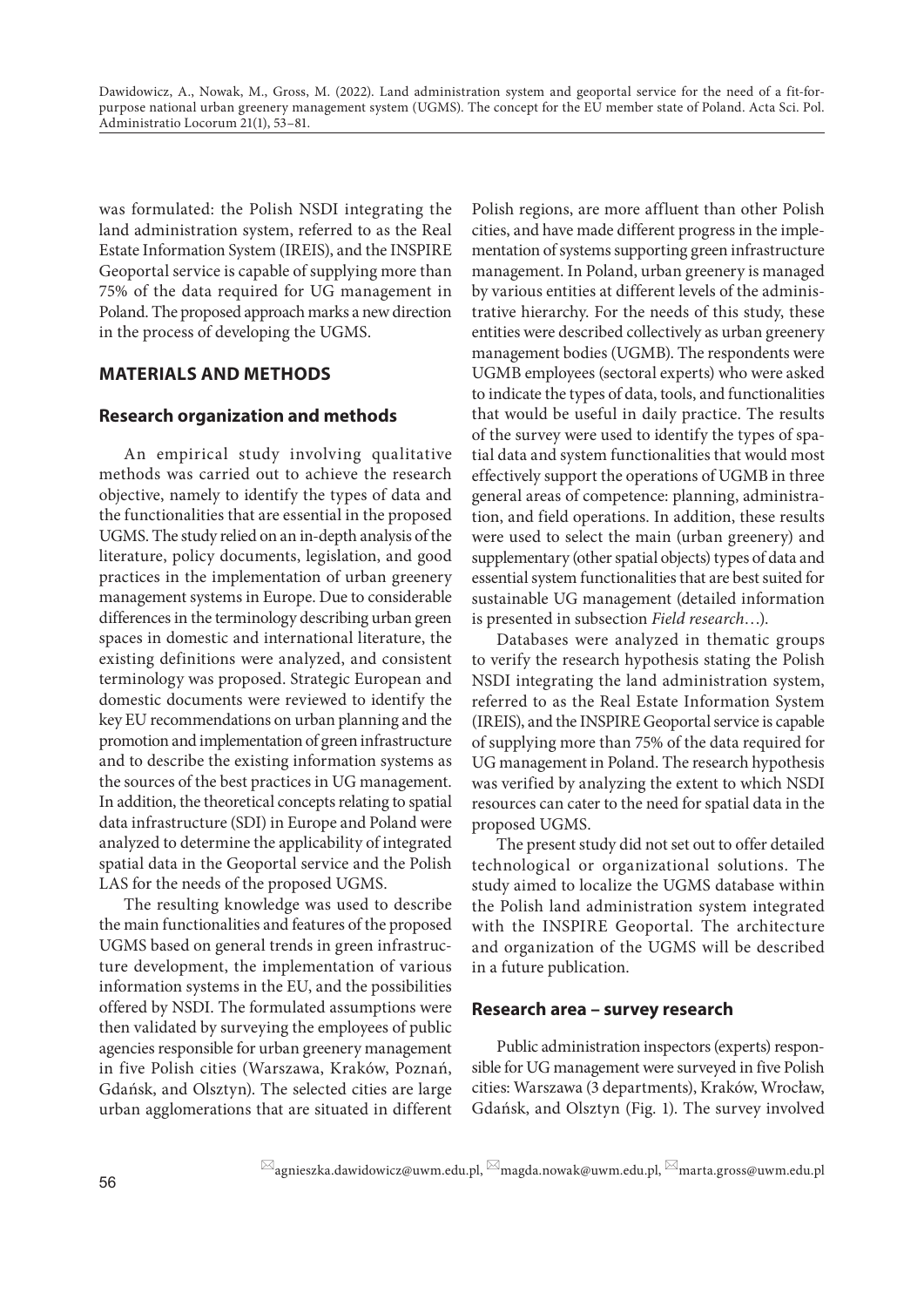

Fig. 1. Polish regions and regional capitals with marked research objects *Source*: own elaboration.

the employees of environmental protection departments, urban greenery departments, and city offices in Olsztyn (Olsztyn Road, Greenery and Transport Authority; Department of Urban Planning and Architecture of the Olsztyn City Office; Chief Landscape Architect), Wrocław (Municipal Greenery Authority; Chief Urban Landscape Architect; Department of Urban Greenery; Department of Land Resources; Technical Documentation Department; Investment Department), Kraków (Municipal Greenery Authority), Warszawa (Warszawa Greenery Authority, including three Garden Zone departments; Real Estate Management Department; Green Landscaping Department; Green Infrastructure Department; Water Department; Participatory Budget Department) and Gdańsk (Gdańsk Road and Greenery Authority).

The survey aimed to elicit comprehensive information about urban greenery management at different levels of public administration. The interviews were conducted in public institutions responsible for planning, administering, and managing urban greenery. The cities selected for the study are regional capitals that represent the geographic regions of Poland, and they differ considerably in the implemented solutions and systems for UG management. The selection of research objects was preceded by a detailed

analysis of information systems for UG management in these cities.

Survey questionnaires were forwarded by email and post to 50 sectoral experts, 10 in each analyzed city, and completed questionnaires were returned by 34 respondents. The results of the study are presented in subsection *Field research*…

#### **RESULTS**

## **Desk research – Overview of existing studies and documents**

The first stage of the study involved a review of the literature, strategic documents, acts of Polish and EU law, and reports from the implementation of modern information systems for urban greenery management. The results were analyzed to create a comprehensive list of data for UMGS and its functionalities. These findings were verified during the expert survey.

#### **Terminology**

The present research was undertaken to define the concept of UG management and determine the scope of information required for the effective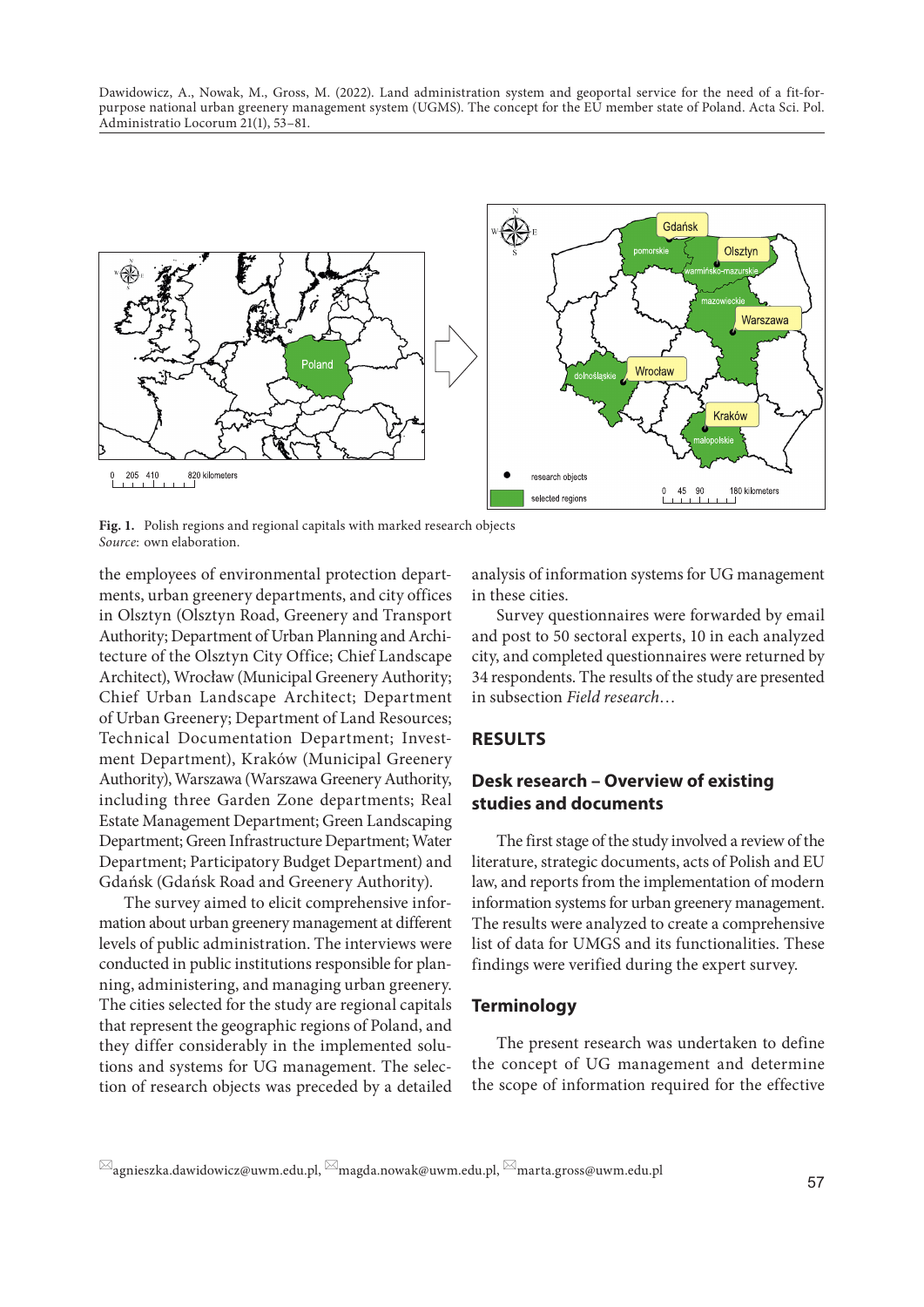implementation of UMGS. For this purpose, the term "urban greenery" was selected as the main keyword, and "urban green areas" and "green infrastructure" were regarded as related terms that are frequently encountered in the literature and Polish legal acts. In the literature, the term "urban greenery" is often used interchangeably with "urban green areas" (Shashua-Bar & Hoffman, 2000; Morancho, 2003; Ernstson et al., 2008) to denote *urban* land covered by all types of vegetation, including vegetation on private and public grounds, regardless of their size and function, as well as small water bodies such as ponds, lakes or streams ("blue spaces"). The Nature Conservation Act of 16 April 2004 (Article 5.21) (Act, 2004) states that green areas include developed areas with technical infrastructure and functionally related buildings, areas that are covered with greenery and serve public functions, in particular parks, gardens, promenades, boulevards, botanical gardens, zoological gardens, game parks, historical parks, cemeteries, roadside greenery in developed areas, squares, historical fortifications, buildings, storage sites, airports, railway stations and industrial facilities. Green areas also include green walls and municipal forests, as well as tourist and leisure areas. Urban greenery is often incorrectly regarded as synonymous with public areas because Polish urban planning documents focus on the formal and most frequently identified categories of urban greenery (formal urban greenery, FUG) that are managed by the local authorities. In turn, many forms of urban greenery that are found on private land are not formally classified as green spaces (e.g. arable land, grassland, pastures, orchards, brownfields / undeveloped land located within city limits) (Feltynowski et al., 2018). These areas can be referred to as informal urban greenery (IGS). In this study, both formal and informal UG were regarded as components of urban greenery. In the literature, the term "urban greenery" is used synonymously with "urban green areas" (UGA), and both terms will be used interchangeably in this study.

Urban greenery is undoubtedly a fundamental element of urban green infrastructure (GI). Green infrastructure is defined as "a strategically planned network of natural and semi-natural areas with other environmental features designed and managed to deliver a wide range of ecosystem services" (EC, 2016). This concept incorporates green spaces (or blue spaces if aquatic ecosystems are concerned) and other physical features in terrestrial (including coastal) and marine areas. In other words, GI denotes successfully tested tools that provide ecological, economic, and social benefits through natural solutions (Benedict & McMahon, 2002). Green infrastructure is a concept that is broadly understood, and it is expected to evolve into a comprehensive approach to fulfilling many integrated functions, from greenery management to the preservation of wild flora and fauna species, recreational areas, ecosystem services such as flood prevention and microclimate control (Pauleit et al., 2017). In Poland, GI is still under development, especially about the division of competencies and responsibilities; therefore, the most urgent task at present is to develop the assumptions for urban greenery management and expand the existing databases to support all GI.

# **Legal regulations and recommendations in Poland and the EU**

## European Union documents

The management of green spaces is addressed by numerous policy areas at the European level, and the three most relevant areas are natural resource management, sustainable urban development, and spatial development. Urban greenery is a part of GI, and the following policy documents concerning GI have been adopted by the EU in the context of UG: the Roadmap to a Resource Efficient Europe (EC, 2011a), EU Biodiversity Strategy to 2020 (EC, 2011b), Urban Agenda for the EU – Pact of Amsterdam (Agenda, 2016), Blueprint to Safeguard Europe's Water Resources (EC, 2012b), and Adapting to climate change: towards a European framework for action (EC, 2009). Green infrastructure also refers to the Natura 2000 ecological network of protected areas Directive on the conservation of natural habitats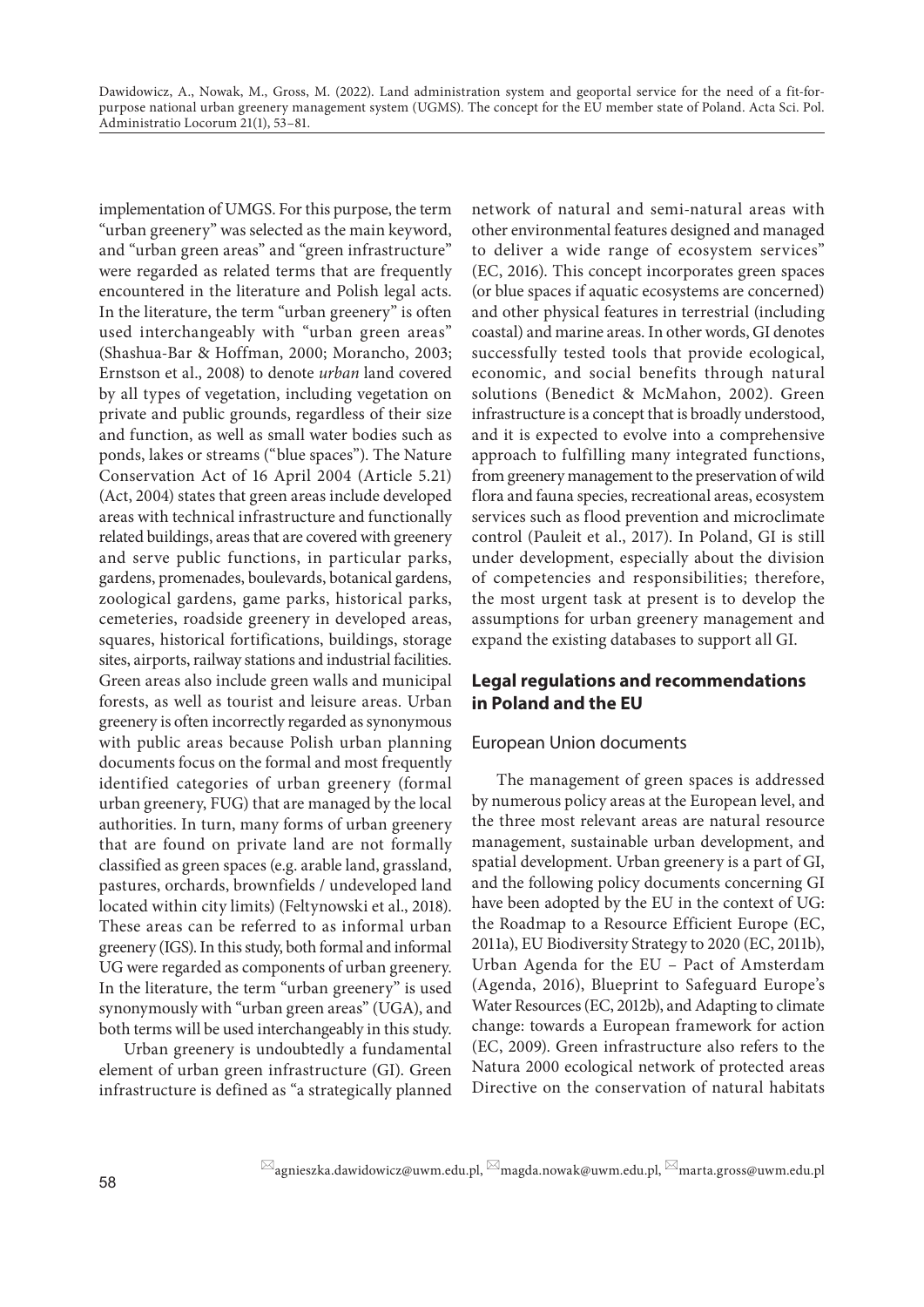and wild fauna and flora (Directive, 1992) and the Directive on the conservation of wild birds (Directive, 2009). The above documents were analyzed, and the following types of data were selected as relevant for UG management: land cover, soil and water conditions, existing infrastructure, land use, protected species and habitats, environmental pollution, and meteorological data. The analyzed documents emphasize the need to collect and exchange information at the level of the EU Member States. Many other documents have been adopted to standardize the approach to improving urban green infrastructure or urban greenery. International conventions, EU regulations, and programs focus on selected elements of green infrastructure. Green infrastructure can deliver numerous benefits and serve different functions, including environmental (biodiversity conservation, climate change adaptation), social (green space planning), and economic (job creation and increased property value). All policy documents recognize the importance of reliable data in GI management. The above documents were examined to identify datasets that are essential for achieving green policy objectives, including land cover (especially green objects), land use, protected areas, valuable species and habitats, the conservation status of natural habitats, and species of European importance, climate, and environmental pollution. These datasets were then verified in an expert survey involving the employees of Polish UGMB.

#### Polish legal acts and strategies

The concept of Green Infrastructure (GI) is not yet present in Polish legislation, especially in its integrated-strategic approach. However, Polish legal regulations contain references to specific elements of UG. The fragmentation of the relevant regulations and the absence of a clear definition of green infrastructure undoubtedly hinders GI protection. However, specific GI components are protected under other acts and strategic documents; therefore, green infrastructure is not absent from Polish legislation (Neubert et al., 2019).

The most important national strategic document relating to urban greenery and blue spaces are Resolution of the Council of Ministers of 13 December 2011 on the adoption of the National Spatial Development Concept 2030 (Resolution, 2012), Environmental Protection Act of 27 April 2001 (Act, 2001), Nature Conservation Act of 16 April 2004 (Act, 2004), Act on forests of 28 September 1991 (Act, 1991), and the Water Law of 20 July 2017 (Act, 2017). These laws emphasize the importance of land use planning in biodiversity conservation and the protection of valuable natural resources. The following documents were also analyzed in the study: Resolution of the Council of Ministers of 5 February 2013 on the adoption of a Long-Term National Development Strategy – Poland 2030. The Third Wave of Modernity (Resolution, 2013); Resolution of the Council of Ministers of 16 July 2019 on the adoption of the State Environmental Policy 2030 – Development Strategy for the Environment and Water Management (Resolution, 2019); Strategic Adaptation Plan for sectors and areas vulnerable to climate change by 2020 with an outlook to 2030 (Ministry of the Environment, 2013); Resolution of the Council of Ministers of 6 November 2015 adopting the Program for Biodiversity Conservation and Sustainable Use of Its Components and the Action Plan for 2015–2020 (Resolution, 2015). These documents emphasize the importance of protecting and improving the environment, monitoring biodiversity, and working to prevent climate change.

The maintenance and restoration of ecosystem services play an important role in UG establishment. This task requires a system for the valuation and integration of ecosystem services into development strategies, the planning system, and national accounting and reporting systems. Such a system will enable reliable assessment of biodiversity loss, and it will improve communication between different levels of government. The performance of the Polish nature conservation system can be considerably improved through the integration of green infrastructure (Resolution, 2015). The tasks to be performed by the responsible institutions under the Program for Biodiversity Conservation and Sustainable Use of Its

 $\boxtimes$ agnieszka.dawidowicz@uwm.edu.pl,  $\boxtimes$ magda.nowak@uwm.edu.pl,  $\boxtimes$ marta.gross@uwm.edu.pl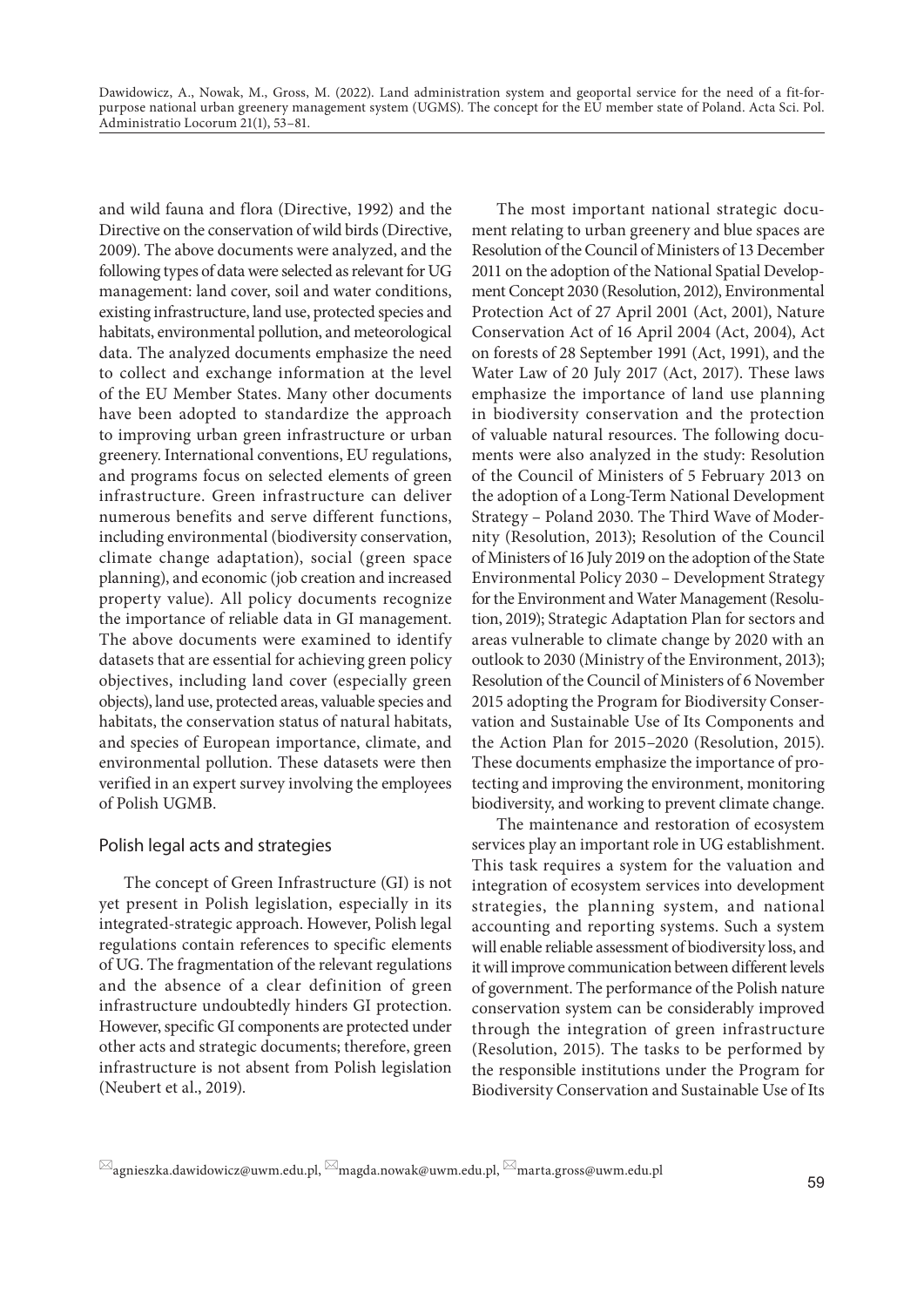Components and the Action Plan for 2015–2020 (Resolution, 2015) are presented in Table 1.

An analysis of the above documents indicates that Poland is on the right track towards developing GI and that plans are being made to develop national standards based on EU guidelines, organizational solutions, and divide the relevant responsibilities. To summarize, the above documents indicate that effective GI management requires analyses of long-term climatic and hydrological data (thermal indicators, precipitation, extreme phenomena, air pollution), land use planning studies, flood hazard maps, various nature conservation schemes, ecological corridor maps, and nature monitoring data. The recommendations concerning data collection for planning and managing green areas were taken into account in subsequent stages of the study to identify the types of data that are essential for the development of the UGMS.

**Table 1.** Key tasks and objectives for the development of Green Infrastructure in Poland

| Responsible institution                                                            | Tasks                                                                                                                                           |
|------------------------------------------------------------------------------------|-------------------------------------------------------------------------------------------------------------------------------------------------|
| Ministry<br>of Environment                                                         | Development of a national catalog<br>of ecosystems and their services<br>with a map of ecosystem distribu-<br>tion                              |
| Ministry<br>of Environment                                                         | Development of national principles<br>for valuing ecosystem services                                                                            |
| Ministry<br>of Environment<br>Ministry of Finance<br>Central Statistical<br>Office | Development of national principles<br>for integrating ecosystem service<br>valuation with accounting and<br>reporting systems                   |
| Ministry<br>of Infrastructure and<br>Development                                   | Development of national guide-<br>lines to make green infrastructure<br>a standard element of spatial plan-<br>ning and territorial development |
| Local government<br>entities                                                       | Integration of green infrastructure<br>into planning efforts at the local<br>level                                                              |

*Source:* own elaboration based on the Program for Biodiversity Conservation and Sustainable Use of Its Components and the Action Plan for 2015–2020 (Resolution, 2015).

# **Lessons learned – experience from the implementation of the best information systems for urban greenery management in EU member states**

Information technology such as databases and Geographic Information Systems (GIS) for comprehensive urban greenery management is still a relatively new phenomenon in Europe. This observation was confirmed by the GREEN SURGE (GS) project (Pauleit et al., 2019) which examined the progress made in GI implementation in 20 European urban areas and identified good practices for GI planning (Davies et al., 2015). The results indicate that all urban areas had defined green space strategies and had developed various tools for their implementation, including the relevant spatial information systems. The key provisions of the strategies introduced by the analyzed cities focused on planning green spaces, most often recreational spaces, and climate change mitigation standards, including adaptation to new climate conditions in future planning of urban GI. The differences in the analyzed green strategies and the relevant information systems resulted mainly from environmental conditions and the funds allocated to the implementation of these policies, which are described below in the example of Barcelona, Berlin, and Kraków. In all surveyed cities, SDI was developed in line with the provisions of the INSPIRE Directive which lays down a general framework for GI development. However, none of the examined European cities had implemented an urban greenery management system that is integrated with the land administration system.

In post-transition EU countries such as Poland, Lithuania, and Slovakia, many cities are struggling with various economic, organizational, and legal problems that are delaying GI development (Davies et al., 2015). However, in some UE cities, considerable progress has been made in urban greenery management, and advanced information technologies have been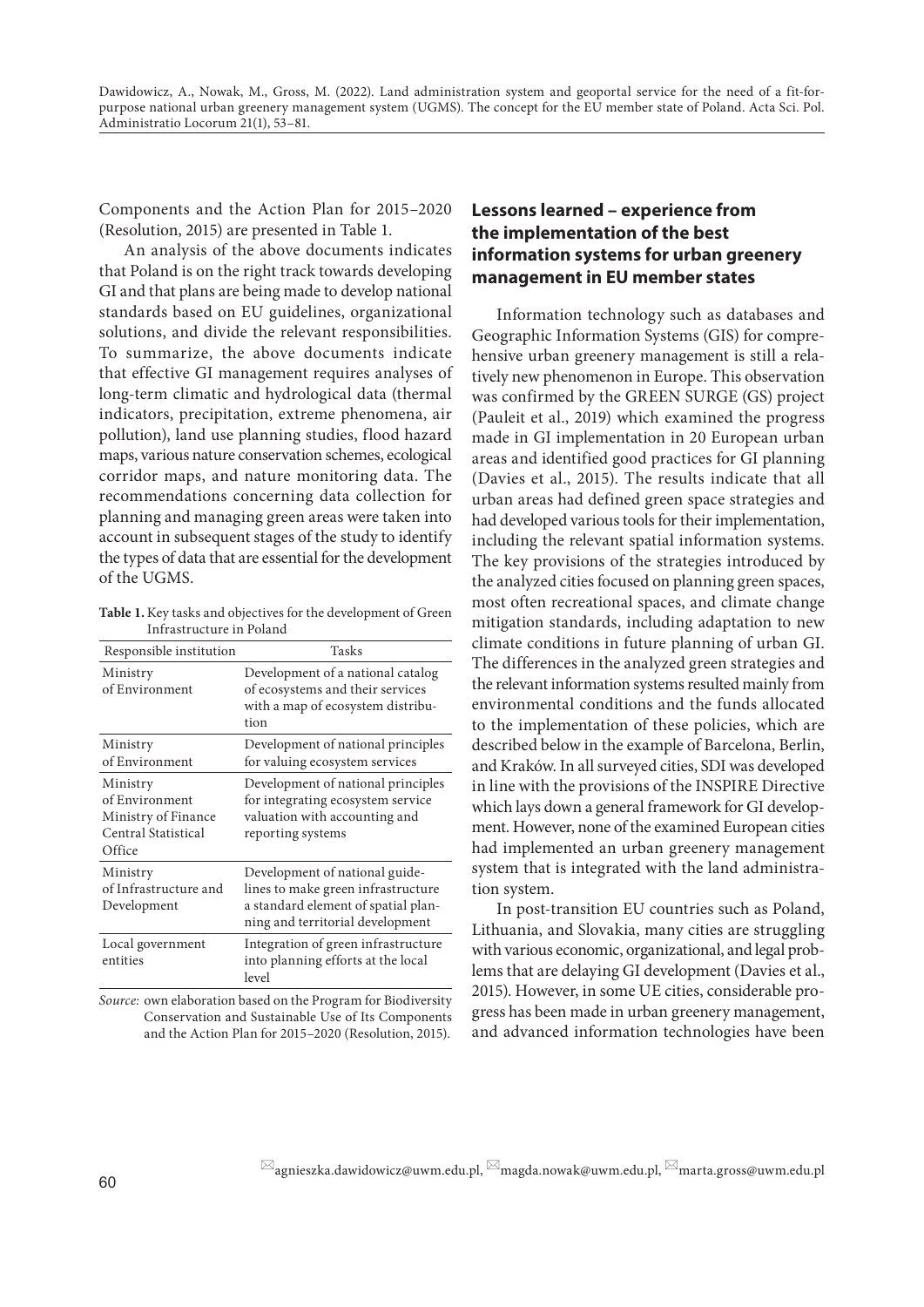introduced to support the developed management standards. The examples of Barcelona, Berlin, and Kraków point to a strong link between the quality of GI management and information technology. One of the most promising examples that focus strictly on GI development is the Green Infrastructure and Biodiversity Plan 2020 implemented by Barcelona (Spain). Barcelona has developed an information system dedicated to green infrastructure, green spaces, and biodiversity conservation that is consistent with the provisions of the Green Infrastructure Development Program (Barcelona, 2017) whose priory goal is to increase green space per capita. This system called GAVI uses software that interacts with the community through the website (Barcelona City Council, 2011). It integrates a variety of information layers to facilitate urban greenery management e.g. pruning, maintenance, and removal management as well as replacement and risk management. Green spaces in Barcelona were first identified based on the available spatial data, including topographic maps, orthophotos, thematic maps, the normalized differential vegetation index (NDVI), and local plans. Barcelona's GAVI measures and monitors the continuity and accessibility of green areas, their functional complementarity, and their ability to provide social and environmental services, including the planning of green infrastructure as a network of green corridors; assessment of areas identified as recreational spaces with the potential to increase biologically active and permeable surfaces; provision of ecosystem services in green areas on a city-wide scale, and the development of an information system dedicated to green infrastructure, green areas and biodiversity. Unfortunately, Barcelona's Green Information System remains a local initiative, and it has not been implemented in other Spanish cities. The scope of data in Barcelona's GI system was taken into consideration in the process of developing the UGMS database concept.

Berlin has implemented the Green-Space Information System (GRIS). The GRIS has been designed to improve the effectiveness of green space maintenance from the economic point of view and to facilitate data processing for planning and communication

with the local authorities and the public. The Biotope Area Factor (BAF) was introduced to determine the proportion of urban areas to be left as green space. This indicator was developed to limit environmental degradation in the inner city and suburban areas and to ensure that sufficient green space exists to provide recreational functions and maintain ecological functions (BGMR & HCU, 2017). The databases in Berlin's system contain information on land cover, including green and blue infrastructure (with particular emphasis on areas that provide ecosystem services, such as forests, parks, vegetable gardens, green roofs), native plant and animal species, and protected areas of high environmental value. Both systems operate independently of the national SDI, and they import and update cadastral reference data within the specified time intervals. The systems cater to the needs of public administration bodies responsible for UG management. They cannot be accessed by other users under a limited license. The databases in Berlin's system should be regarded as a set of good practices for designing the Polish UGMS.

## **Urban greenery information systems in Poland**

Polish cities face many barriers in the process of planning and managing green areas (limited funding, shortage of complete data, reluctance to cooperate) (Feltynowski et al., 2018; Kronenberg et al., 2016). Greenery inventories are usually fragmented and do not cover the entire city (Biejat, 2017). As a result, UG information systems cannot be effectively implemented. However, some progress has been made in recent years, and several large Polish cities have implemented GIS.

The analysis demonstrated that Kraków and Warszawa had implemented two specialist systems each, Gdańsk and Wrocław – one specialist system each, whereas no such systems were available in Olsztyn. In the analyzed group of cities, Kraków had the most advanced green information system (R3Trees) with a detailed and regularly updated inventory of urban greenery data. The system features

 $\boxtimes$ agnieszka.dawidowicz@uwm.edu.pl,  $\boxtimes$ magda.nowak@uwm.edu.pl,  $\boxtimes$ marta.gross@uwm.edu.pl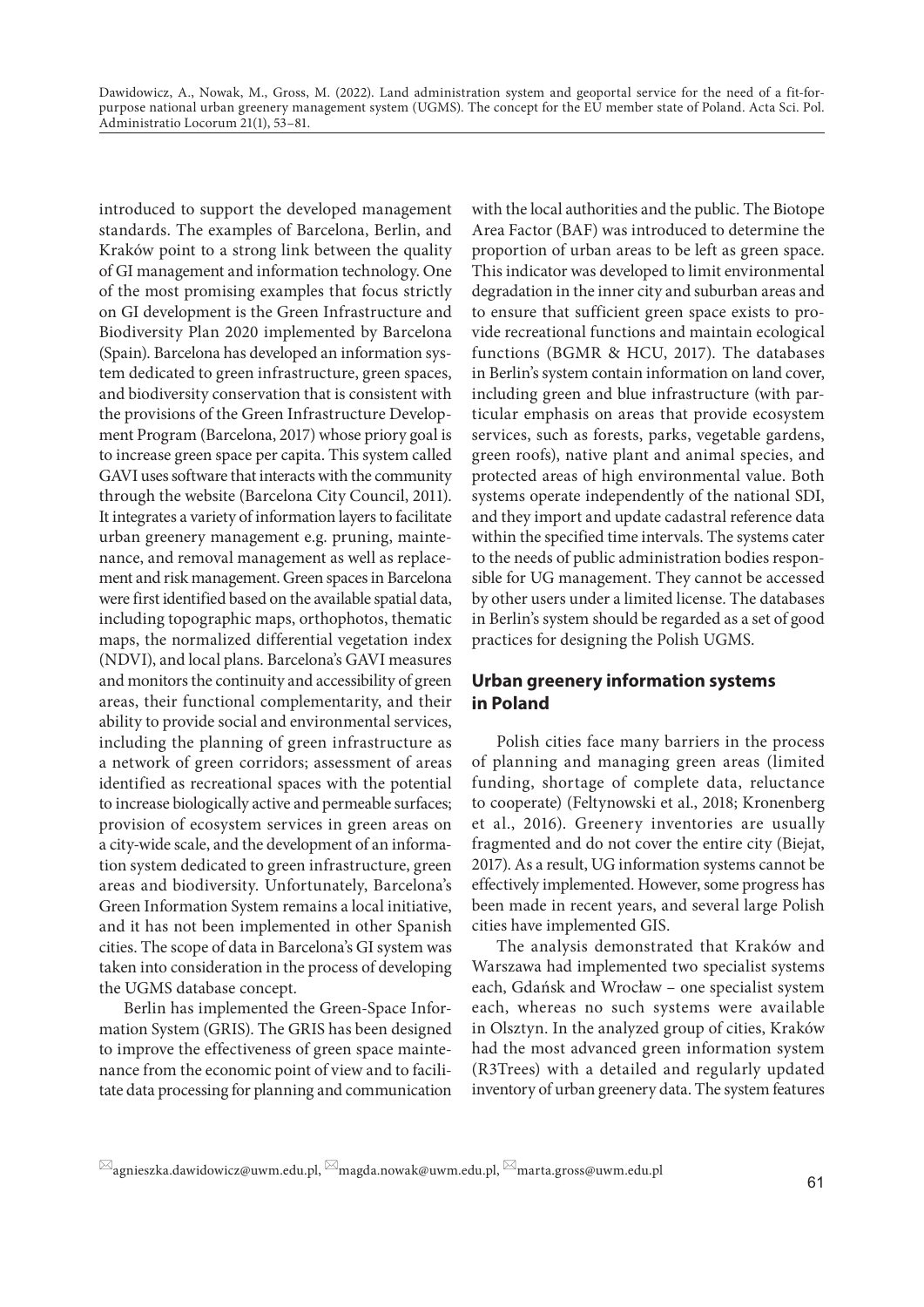thematic maps illustrating the location of new trees and felling decisions for development projects. This project was largely facilitated by Kraków's UG strategy referred to as Directions for the Development and Management of Green Areas for 2017–2030. Kraków is the only Polish city to have implemented such a strategy. The strategy aims to create new green areas, combine the existing areas into a coherent system, raise UG maintenance standards and improve the management of green areas in Kraków. To establish R3Trees, green areas were identified based on cadastral data for various land use types, information about green areas maintained by the Municipal Greenery Authority, an orthophoto map of Kraków, and field surveys. The system has been designed to perform the following functions: manage and maintain green areas, acquire land for GI development, obtain information about the provisions of the local zoning plan, plan investments, establish nature conservation sites, as well as specific functions such as determining sites where compensation planting is needed. R3Trees is a multifunctional system; however, it is not connected to the IREIS rail service. The system operates in internal mode, and cadastral data are imported periodically, which compromises the timeliness of the gathered information. In addition to cadastral data, R3Trees also relies on orthophoto maps and own data inventory; therefore, only a small percentage of the data available in Poland is used. The main advantage of R3Trees is that it contains an extensive database of inventoried UG data.

Gdańsk has implemented the BAND Tree Planting Bank application (BAND Gdańsk, 2020). Olsztyn has a well-organized spatial information system (MSIPMO Olsztyn, 2020), but it has not introduced any applications that are dedicated exclusively to urban greenery. In Warszawa, efforts are currently being made to develop a tree crown mapping application with detailed information about tree species, their location, and health status. The application will enhance cooperation between public agencies responsible for urban greenery management and green infrastructure development. A tree-felling map has

also been developed in a local geoportal as part of the NSDI. The "Greenery" tab in the geoportal contains data layers from the Warszawa Urban Greenery Database developed by the Environmental Protection Department of the City of Warszawa (Warszawa City Hall, 2020). The website of the Warszawa Greenery Authority contains information about trees, new plantings, replacement plantings, tree felling requests, and the relevant approvals (Greenery Board of the City of Warszawa, 2019). This database is an inventory of urban green spaces, in particular roadside greenery, parks, squares, pocket parks, playgrounds, and schools. The ArcZieleń application was created in Warszawa to support the collection and processing of multi-layered information about green areas, and the generation of thematic maps, tabular lists, and graphic lists. The ArcZieleń database contains information about trees (species, dimensions, health status, growing conditions), shrubs, flowerbeds, and lawns. The application contains detailed information about every identified green object. In the future, the application will be expanded to include information about the planned maintenance operations, plant age, and species (Supreme Audit Office, 2017). In Wrocław, the local land administration system features a nature map with information about urban greenery management, greening plans, community initiatives, and environmental protection programs (WSIS, 2019). All green information systems in the surveyed cities rely on data from local information systems. Local systems are not connected to the IREIS rail service.

Other UG information systems in Poland support only selected management tasks, such as the identification of trees and canopies, or public participation (reporting problems in public green spaces) (Czepkiewicz, 2013; Biejat, 2017). Many of these systems cover only selected parts of urban greenery, such as urban and peri-urban forests. Electronic databases of urban trees that are linked to GIS and complete tree inventories facilitate UG planning and management (Tsitsoni et al., 2015).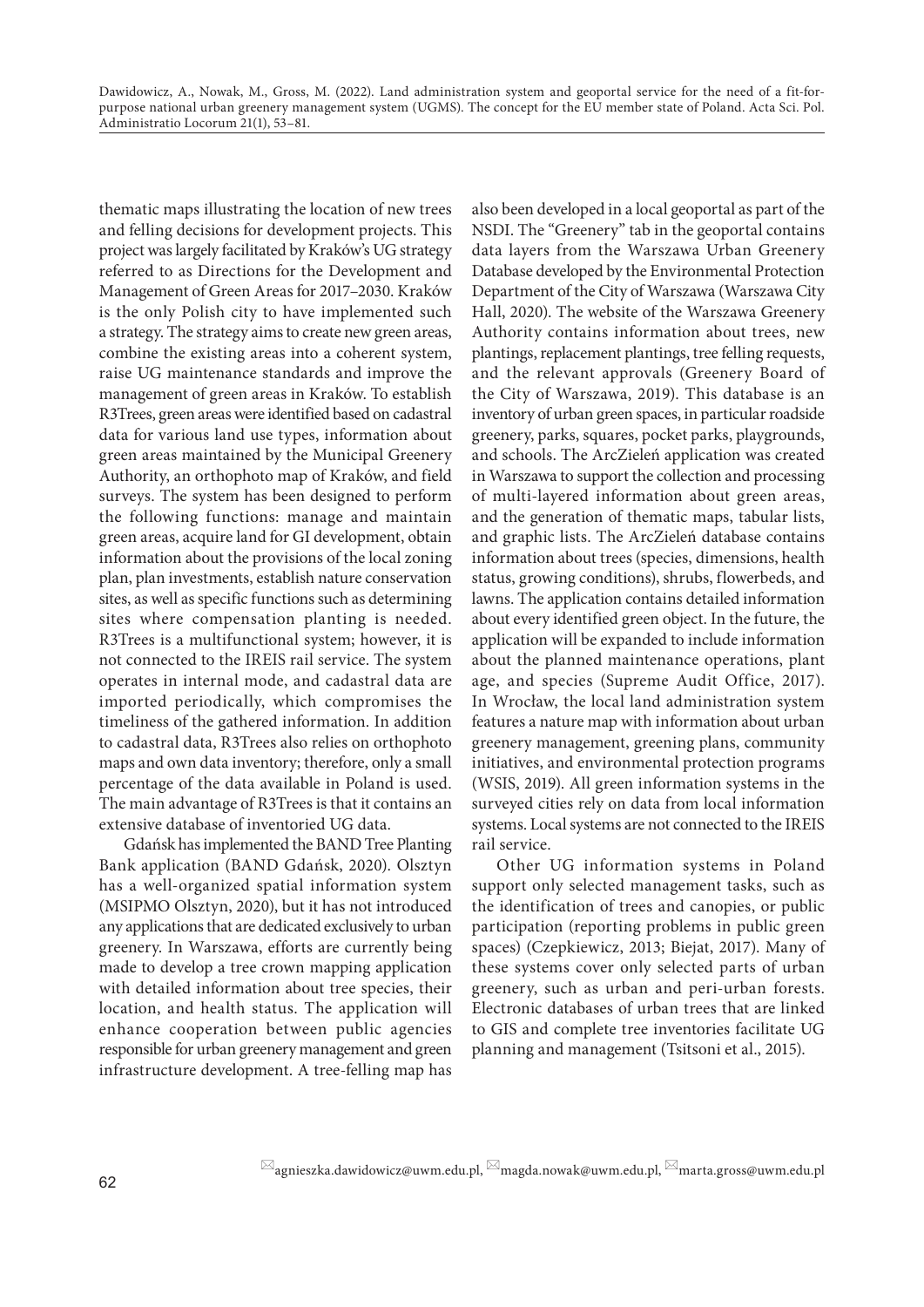# **National Spatial Data Infrastructure: INSPIRE Geoportal and the Land Administration System in the Polish Integrated Real Estate Information System**

A uniform information system for UG management should be confronted with the existing public information systems, in particular with the National Spatial Data Infrastructure (NSDI) which integrates various spatial databases to prevent data duplication and minimize implementation costs. The Polish NSDI conforms to the provisions of the Spatial Information Infrastructure Act (Act, 2010), and it is a part of the Infrastructure for Spatial Information in the European Community (INSPIRE) that had been called into existence by the INSPIRE Directive of the European Parliament and the Council (INSPIRE, 2007). The regulations concerning the development and use of spatial data infrastructure, including spatial data and metadata, services, interoperability of spatial data sets and spatial data services, spatial data sharing, cooperation, and coordination in the field of spatial data infrastructure, have enabled the creation of useful information infrastructure that integrates various databases in Poland and other EU countries. The progress made by Poland in the integration of the databases listed in the annexes to the INSPIRE Direction is presented in Table 2.

**Table 2.**Implementation of databases in the Polish Geoportal as of 31 December 2020

| Annex   | No             | Theme                        | Polish<br>Geoportal |
|---------|----------------|------------------------------|---------------------|
| 1       | $\mathfrak{D}$ | 3                            | 4                   |
| Annex I | 1              | Coordinate reference systems | $^+$                |
|         | 2              | Geographical grid systems    | $\overline{+}$      |
|         | 3              | Geographical names           | $^{+}$              |
|         | $\overline{4}$ | Administrative units         | $^{+}$              |
|         | 5              | Addresses                    | $\overline{+}$      |
|         | 6              | Cadastral parcels            | $^{+}$              |
|         | 7              | Transport networks           | $^{+}$              |
|         | 8              | Hydrography (complex)        | $\overline{+}$      |
|         | 9              | Protected sites(complex)     | $\,{}^{+}\,$        |

| cont. Table 2 |    |                                                                         |          |
|---------------|----|-------------------------------------------------------------------------|----------|
| 1             | 2  | 3                                                                       | 4        |
| Annex II      | 1  | Elevation                                                               | $^{+}$   |
|               | 2  | Land cover                                                              | $^{+}$   |
|               | 3  | Orthoimagery                                                            | $^{+}$   |
|               | 4  | Geology                                                                 | $+$      |
| Annex III     | 1  | Statistical units                                                       | $^{+}$   |
|               | 2  | Buildings                                                               | $^{+}$   |
|               | 3  | Soil                                                                    | $^+$     |
|               | 4  | Land use                                                                | $^{+}$   |
|               | 5  | Human health and safety                                                 |          |
|               | 6  | Utility and governmental<br>services                                    | $^+$     |
|               | 7  | Environmental monitoring<br>facilities                                  | $^{+}$   |
|               | 8  | Production and industrial<br>facilities                                 |          |
|               | 9  | Agricultural and aquaculture<br>facilities                              | $^{+}$   |
|               | 10 | Population distribution -<br>demography                                 |          |
|               | 11 | Area management/<br>restriction/regulation zones<br>and reporting units |          |
|               | 12 | Natural risk zones                                                      |          |
|               | 13 | Atmospheric conditions                                                  | $^{+}$   |
|               | 14 | Meteorological geographical<br>features                                 |          |
|               | 15 | Oceanographic geographical<br>features                                  |          |
|               | 16 | Sea regions                                                             | $\,{}^+$ |
|               | 17 | Bio-geographical regions                                                |          |
|               | 18 | Habitats and biotopes                                                   |          |
|               | 19 | Species distribution                                                    |          |
|               | 20 | Energy resources                                                        |          |
|               | 21 | Mineral resources                                                       |          |
| Annex I       |    |                                                                         | 9        |
| Annex II      |    | Sum                                                                     | 4        |
| Annex III     |    |                                                                         | 9        |
| Total         |    |                                                                         | 22       |
|               |    |                                                                         |          |

*Source:* own elaboration.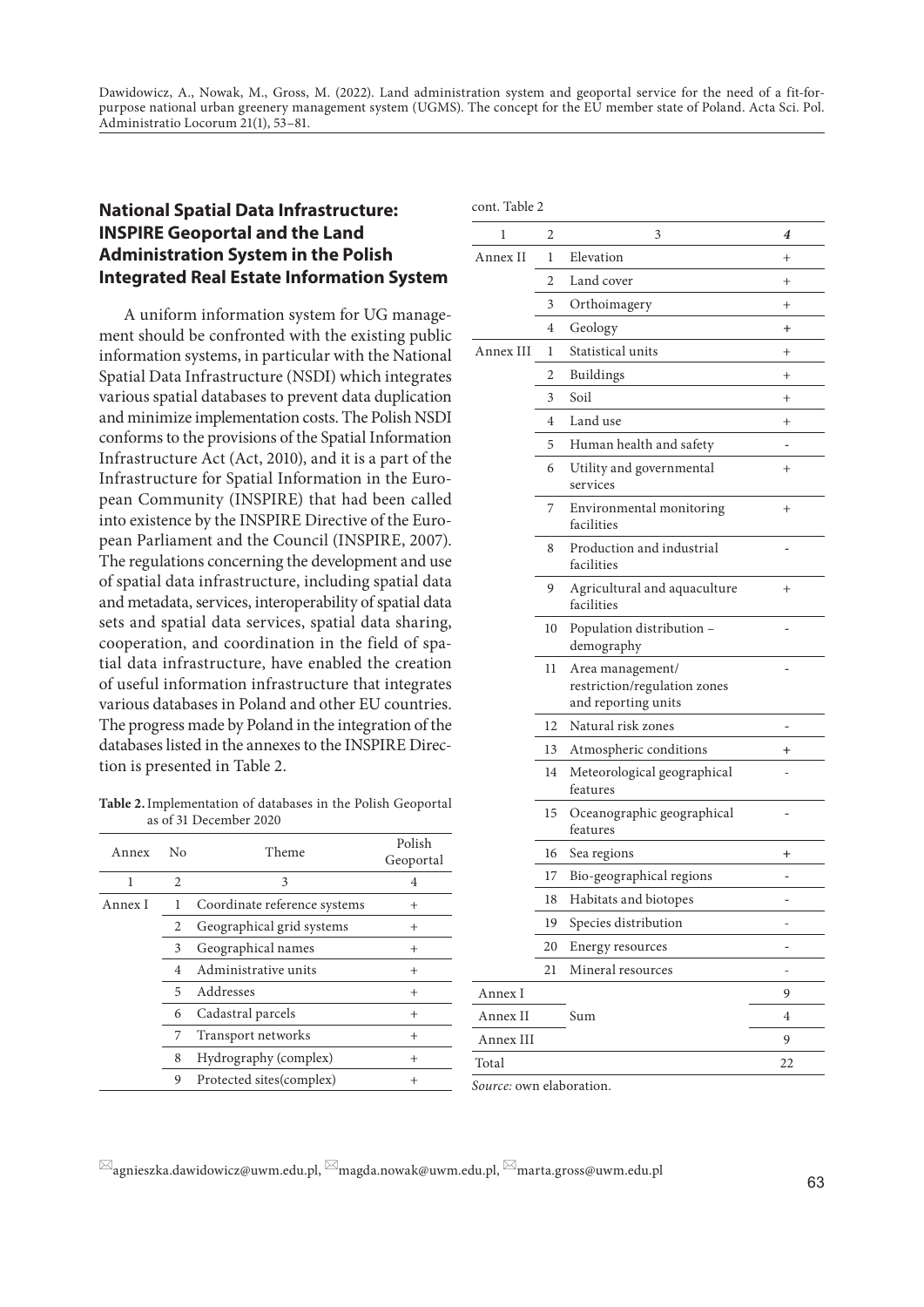As shown in Table 2, the Polish Geoportal is a source of spatial data detailed in Annexes 1 and 2 to the INSPIRE Directive (INSPIRE, 2007). The preparation and implementation of Annex 3 data are still in progress. However, even when all data indicated by the INSPIRE Directive have been incorporated, the Geoportal will not guarantee full access to information that is required for UG management. The Geoportal does not contain protected data, including personal data and property rights data, which are kept in the

cadaster and the land and mortgage register integrated with the LAS. Protected data are released only for public administration tasks and to persons who have a legal interest in such data. To guarantee effective UG management, access to protected data should be granted based on a license to perform public tasks.

At the national level, protected data can be accessed via the LAS, which is referred to as the Integrated Real Estate Information System (IREIS). The IREIS is the backbone of the NSDI for the



**Fig. 2.** Functional architecture of the IREIS

*Source:* own elaboration based on Regulation (2013).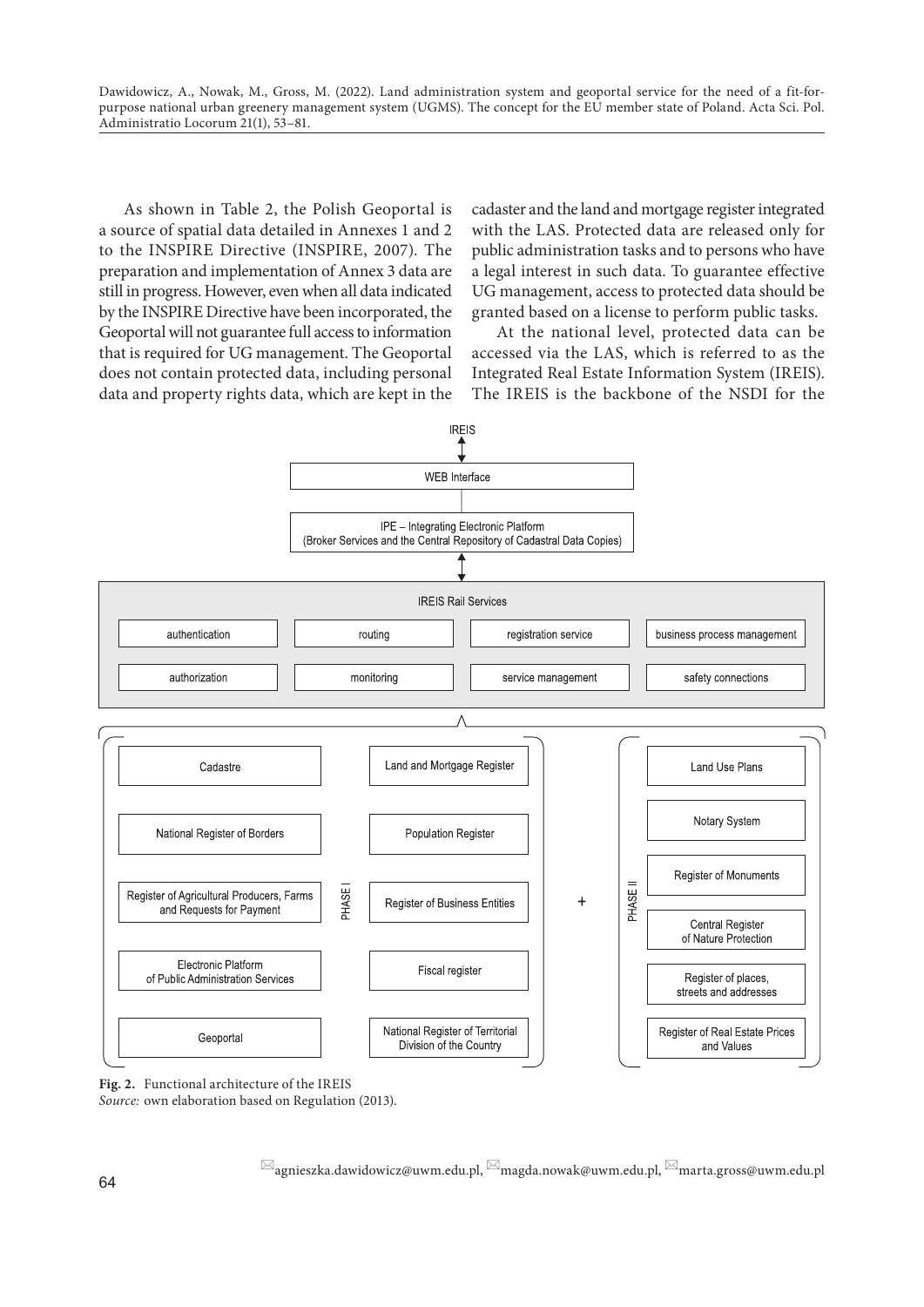implementation of sustainable land policies and land management strategies, and it provides comprehensive access to information about spatial objects, land tenure rights, restrictions, and responsibilities (Dawidowicz & Źróbek, 2018). The LAS as a part of the NSDI, and includes institutional arrangements, a legal framework, processes, standards, land information, management and dissemination systems, as well as technologies that support land allocation, land markets, valuation, control of land use, and the creation of equitable interests in land (Williamson et al., 2010). The LAS facilitates the implementation of land policies to fulfill political and social objectives and achieve sustainable development goals (UN-GGIM, 2015). Land administration systems are implemented in different countries to guarantee the harmonization of global data in line with the Land Administration Domain Model (LADM) and ISO standard 19152 (ISO 19152, 2012; Lemmen et al., 2015; Bydłosz, 2015).

The Polish IREIS was introduced under the provisions of the Regulation of the Council of Ministers of 17 January 2013 on the Integrated Real Estate Information System (Regulation, 2013). Successive functionalities are being implemented in stages (Fig. 2). The IREIS aims to integrate the databases of many public registers, including the cadaster, land and mortgage register, fiscal register, land-use plans, population register, central register of nature protection, and others. These registers are integrated to improve data exchange and provide effective information support for other systems, land administration, and economic processes. The IREIS relies on the functional specification of the Integrating Electronic Platform (IPE) for viewing and transferring data between public registers. The functional architecture of the IREIS and IPE is presented in Figure 2. The IREIS is a multi-functional system that can be accessed by the authorities and the public (with limited functionality).

The IREIS is integrated with the Geoportal, and it is the most complete source of data for the UGMS. It contains reference data for address locators as well as the rights, responsibilities, and restrictions (RRR) associated with the use of the property. Public registers have been incorporated into the IREIS via the IPE,

and the same approach can be used to integrate the UGMS as a sub-module containing basic data about urban greenery.

# **Development of a conceptual framework of a fit-for-purpose urban greenery management system (UGMS) in Poland in the context of the database and system functionalities**

Initial assumptions regarding the functionalities of the UGMS were developed based on a review of the EU recommendations, Polish legal acts and strategies addressing green infrastructure, including urban greenery, and an analysis of good practices for developing UG management systems in Polish and European cities. A preliminary set of spatial data was identified, and the functionalities of the designed UGMS were described on the assumption that a universal UGMS covering the entire country should meet the following threshold conditions:

- 1) it should be fit-for-purpose (it should be a comprehensive source of data for UG management) (Dawidowicz et al., 2020);
- 2) it should reconcile the interests of various entities responsible for urban greenery (the departments responsible for UG management (Planning, Administration, Field Operations) should be able to exchange and view the relevant data and processes);
- 3) it should account for EU recommendations, local SDI solutions, and the local environment;
- 4) it should contain data from the existing public registers and information systems in Poland to eliminate redundancy, save time and minimize costs.

The system should cater to the needs of diverse users (public authorities and residents) because participatory management of urban greenery can deliver various benefits, including local needs assessment, identity building, and ecosystem services (Kronenberg et al., 2016). The functional architecture of the UGMS should enable members of the public to report current problems and needs under a local license. The following four principles of green infrastructure

 $\boxtimes$ agnieszka.dawidowicz@uwm.edu.pl,  $\boxtimes$ magda.nowak@uwm.edu.pl,  $\boxtimes$ marta.gross@uwm.edu.pl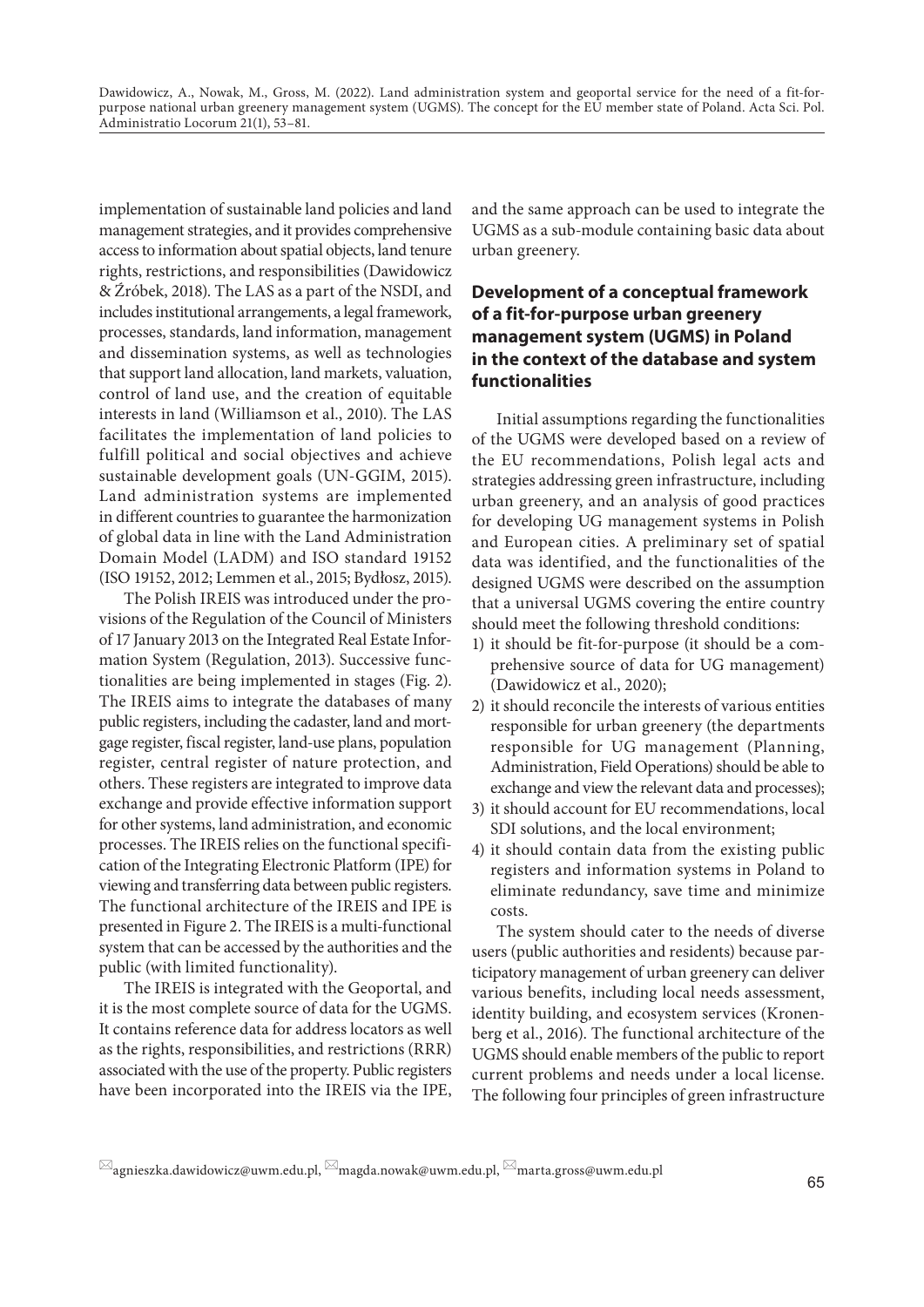planning and implementation (Davies et al., 2015) should be taken into account when designing the UGMS database concept:

- 1) integration urban greenery should be regarded as a type of infrastructure that is physically and functionally integrated with other urban systems;
- 2) connectivity the functional and physical integration of green areas should generate added value;
- 3) multifunctionality integrated green infrastructure should deliver ecological, social, and economic benefits;
- 4) multiscale different spatial scales within and across city regions should be taken into consideration in urban greenery planning.

Based on the above principles, the proposed system should integrate and process multiple data for the needs of various tasks and functions. The system should be accessible to all interested users under a license, and it should cover all cities in the country. In the future, the system could be expanded to cover rural areas. The only potential limitation is the shortage of funds for inventorying and mapping green areas. The UGMS will constitute a sub-module of the NSDI, and it is economically justified because additional funds will not be required to develop separate infrastructure. The proposed system will contain timely and cohesive data because IREIS resources, in particular cadastral data for all Polish regions, are regularly updated. Therefore, attempts were made to determine the extent to which the technical infrastructure of the Polish LAS (IREIS), which functionally integrates public registers such as the cadaster, land and mortgage register, land use plans, Register of Places, Streets and Addresses, Central Register of Nature Protection, and the Register of Monuments, can be used for UG management. The integration of the INSPIRE Geoportal with the UGMS as a sector-specific sub-module will facilitate the creation of a standardized data model based on ISO 19152 standards for the Land Administration Domain Model (LADM), (ISO 19152, 2012; Bydłosz, 2015). This innovative approach will contribute to the development of a comprehensive information system

for UG management as part of the NSDI, and it offers a technological perspective on the evolution of SDI and LAS. This solution closely contributes to the following Sustainable Development Goals (UN-GGIM, 2015): (11) Sustainable Cities and Communities, (13) Climate Action, (15) Life on Land.

A fit-for-purpose UGMS should support UGMB in the process of implementing international standards on the quality and organization of ecosystem services (including ISO 9001 (2015) and ISO 14001 (2015)) as well as the Eco-Management and Audit Scheme (GDOS, 2021) developed by the European Commission to evaluate the environmental performance of businesses and other organizations. The above implies that the UGMS should be consistent with legal regulation and the needs of UGMB.

Based on an analysis of the existing information system, a list of 15 thematic data groups that should be included in the UGMS was identified: urban greenery (basic and supplementary data, including maintenance and management of urban greenery), address data, physical attributes of land parcels, legal status (RRR), land and planning, infrastructure, soil and water conditions, nature conservation sites, protected monuments, climate, environmental pollution and threats, habitats and protected species, technology/machines, market, cooperation, and support. The extent to which the identified thematic data groups cater to the needs of UGMB was determined during an expert survey.

# **Field research – expert survey to determine data requirements for UG management**

The expert survey demonstrated that Polish municipal authorities generally manage urban greenery based on the data published by Statistics Poland, cadastral data, and orthophoto maps from the geodetic and cartographic resources of Polish counties, and, less frequently, the Database of Topographic Objects and the Urban Atlas of 2012. The Urban Atlas is a pan-European repository of land cover data that is coordinated by the European Environment Agency (EEA). It provides extensive information on various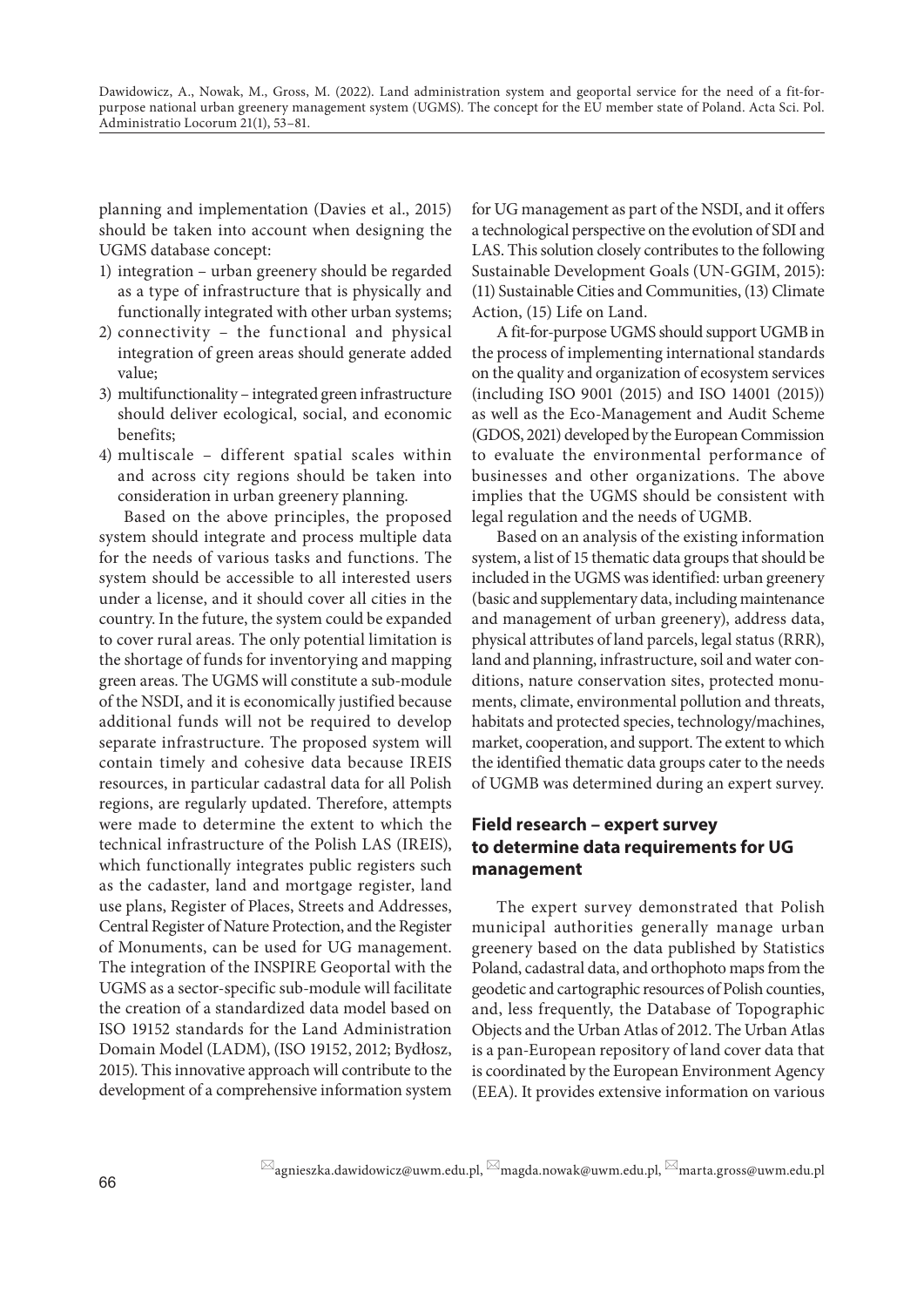land use types, including orchards, fallow land, farmland, and private land. The Urban Atlas is not widely used in Poland (Feltynowski et al., 2018), which further accentuates the need for cohesive standards for the development of a fit-for-purpose (FFP) UGMS. The present study was conducted to fill the existing knowledge gap.

Survey questionnaires were forwarded by email and post to 50 sectoral experts, 10 in each analyzed city, and completed questionnaires were returned by 34 respondents. The questionnaire contained open-ended and closed-ended questions relating to daily problems and information needs in urban greenery management. The first four questions were designed to elicit personal data, including the respondents' official titles, competencies, education, and training. The survey revealed differences in the organizational structure of the surveyed institutions and the types of personnel involved in greenery management. Two types of management regimes were identified: centralized management, where the responsible personnel report to a single authority (such as the municipal landscape architect), and distributed management, where urban greenery is managed by numerous civil officers in various organizational units. The relevant posts are determined by the organizational structure of the surveyed institutions and the characteristic features of urban greenery in the analyzed cities. In the surveyed population, 68% of the respondents had a university education and 32% had secondary school education. All respondents were keen on expanding their knowledge and skills by participating in training courses, attending conferences, and enrolling in post-graduate courses. This is a highly satisfactory result which indicates that the surveyed employees are professionals in their respective fields. However, the competencies of the surveyed employees and departments were significantly fragmented. For this reason, the UMGS should integrate all operations relating to UG management by enabling all users to enter data and view the information contributed by other users. Therefore, the UGMS should flexibly adapt to the organizational structure of the responsible authorities, and it should be accessible to suitably authorized personnel.

The fifth question in the survey contained a list of 15 groups of data that were selected based on an analysis of the literature, legal acts, and reports on the implementation of green information systems. The respondents were asked to choose data that would be useful for daily operations relating to UG management. They were also encouraged to add other types of data that were not listed in the questionnaire. The respondents selected groups of data by marking them with an "x". None of the experts proposed additional groups of data, which confirms that the presented information was exhaustive. However, six respondents remarked that UGMB employees would benefit from information relating to tree-based ecosystem services, the responsible (managing) authority, and detailed physical parameters of green objects. These inputs were taken into consideration in the analysis, and they were classified as basic UG data. Due to the fragmentation of competencies and responsibilities relating to UG maintenance, uneven progress in UG development in Polish cities, and a small number of respondents, all responses (regardless of their frequency) were included in the analysis. Therefore, each response was considered relevant in the process of developing the standard database. Regardless of the occupied post and responsibilities, all respondents selected the following groups of data as essential for UG management: urban greenery (basic green object data), address data, physical attributes of land parcels, infrastructure, soil and water conditions, nature conservation sites, protected monuments, climate, environmental pollution and threats, habitats and protected species. The selected data groups are presented in Table 4. The surveyed experts recognized the need for aggregating the data generated by inventories of trees and other green objects, including their location and the accompanying technical infrastructure. Employees responsible for planning operations additionally selected the following types of data: supplementary urban greenery data (maintenance and management of UG), legal status (RRR), land planning, cooperation, and support. Data relating to technology/machines and the market were selected mainly by respondents

 $\boxtimes$ agnieszka.dawidowicz@uwm.edu.pl,  $\boxtimes$ magda.nowak@uwm.edu.pl,  $\boxtimes$ marta.gross@uwm.edu.pl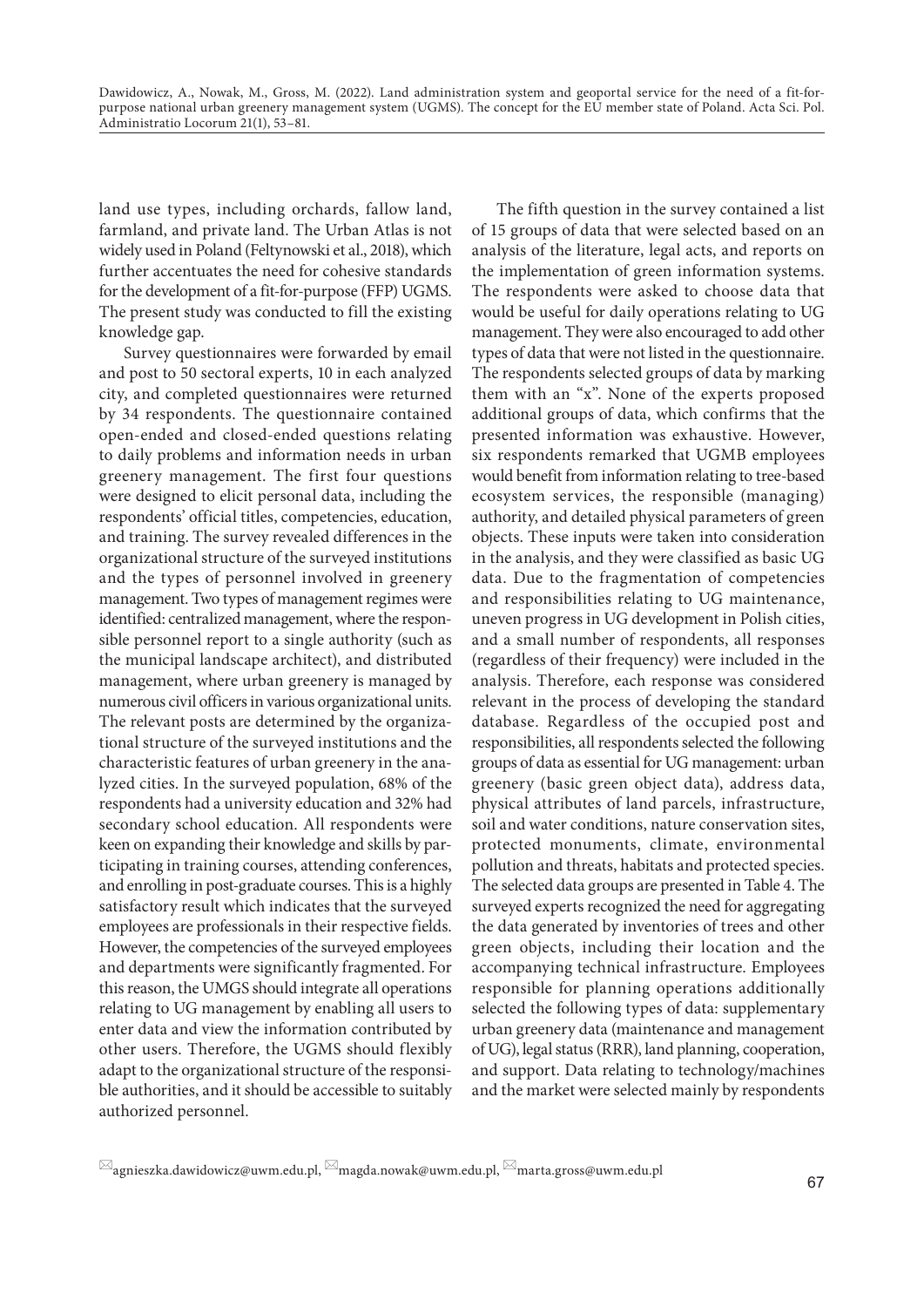responsible for field operations. As a result, all of the 15 proposed data groups were used in the process of developing the UGMS. The scope of data in each thematic group was determined based on an analysis of public registers, good practices, and the respondents' answers.

The results of the survey were used to define a list of core data for the UGMS (Table 3), including a specification of different types of UG. Supplementary data (Table 4) were compiled with reference data (shown in bold) to validate the research hypothesis stating that the Polish NSDI (IREIS Geoportal) contains sufficient resources to meet the data requirements of an FFP UGMS. Urban greenery management bodies will collect basic UG data and contribute supplementary data for the UGMS.

**Table 3.** Basic urban greenery data for the UGMS

|                                                                                                                           | <b>Trees</b>                                                                                                      |  |
|---------------------------------------------------------------------------------------------------------------------------|-------------------------------------------------------------------------------------------------------------------|--|
| Location / ID                                                                                                             |                                                                                                                   |  |
| Tree number (on the map)                                                                                                  |                                                                                                                   |  |
| informal urban greenspace)                                                                                                | Type of urban green space (park, roadside greenery,<br>residential greenery, green squares, pocket parks,         |  |
|                                                                                                                           | Responsible authority (managing authority)                                                                        |  |
| Species (variety)                                                                                                         |                                                                                                                   |  |
| Planting date                                                                                                             |                                                                                                                   |  |
| Height (in meters)                                                                                                        |                                                                                                                   |  |
| Diameter at breast height (1.30 m)                                                                                        |                                                                                                                   |  |
| Crown width (in meters)                                                                                                   |                                                                                                                   |  |
| damage, broken branches)                                                                                                  | Tree health (crown damage in %, bark cracking, hurricane                                                          |  |
| hatching time)                                                                                                            | Habitats and protected species (species, types, abundance,                                                        |  |
| reduced by 20%, replanted trees)                                                                                          | Completed maintenance works (wooden supports for trees,<br>pruning, removal of broken and damaged branches, crown |  |
|                                                                                                                           | Maintenance costs (based on the service price list)                                                               |  |
| Additional<br>information<br>follow-up<br>(breeding)<br>sites,<br>Aı<br>inspections after 1 or 3 years)<br>H <sub>i</sub> |                                                                                                                   |  |
| Ecosystem services: Energy benefits                                                                                       |                                                                                                                   |  |
|                                                                                                                           | Esthetic value and social benefits                                                                                |  |
|                                                                                                                           | Stormwater benefits                                                                                               |  |
|                                                                                                                           | Air quality control                                                                                               |  |

cont. Table 3

| <b>Shrubs</b>                                                                                                                                          |
|--------------------------------------------------------------------------------------------------------------------------------------------------------|
| Location / ID                                                                                                                                          |
| Shrub number (on the map)                                                                                                                              |
| Type of urban green space (park, roadside<br>greenery,<br>residential greenery, green squares, pocket parks,<br>informal urban greenspace)             |
| Responsible authority (managing authority)                                                                                                             |
| Species (variety)                                                                                                                                      |
| Height (in meters)                                                                                                                                     |
| Habitats and protected species (species, types, abundance,<br>hatching time)                                                                           |
| Form: a cluster of shrubs, hedge (length), individual shrubs                                                                                           |
| Recommendations (replacement of dried shrubs, pruning)                                                                                                 |
| Completed maintenance works (hedge trimming,)                                                                                                          |
| Maintenance costs (based on the service price list)                                                                                                    |
| Other types of plants (dwarf shrubs, perennial plants)                                                                                                 |
| Location / ID                                                                                                                                          |
| Plant number (on the map)                                                                                                                              |
| Type of urban green space (park, roadside<br>greenery,<br>residential greenery, green squares, pocket parks,<br>informal urban greenspace)             |
| Responsible authority (managing authority)                                                                                                             |
| Species (variety)                                                                                                                                      |
| Area $(m2)$                                                                                                                                            |
| Habitats and protected species (species, types, abundance,<br>hatching time)                                                                           |
| Recommendations (watering, weeding, replacement)                                                                                                       |
| Completed<br>maintenance<br>works<br>(mowing,<br>mulching,<br>watering)                                                                                |
| <b>Grass lawns</b>                                                                                                                                     |
| Location / ID                                                                                                                                          |
| Number (on the map)                                                                                                                                    |
| Type of urban<br>roadside<br>green<br>(park,<br>space<br>greenery,<br>residential greenery, green squares, pocket parks,<br>informal urban greenspace) |
| Responsible authority (managing authority)                                                                                                             |
| Area $(m2)$                                                                                                                                            |
| Habitats and protected species (species, types, abundance,<br>hatching time)                                                                           |
| Recommendations (mowing, repairs)                                                                                                                      |
| Completed maintenance works (mowing, repairs)                                                                                                          |
| Source: own elaboration.                                                                                                                               |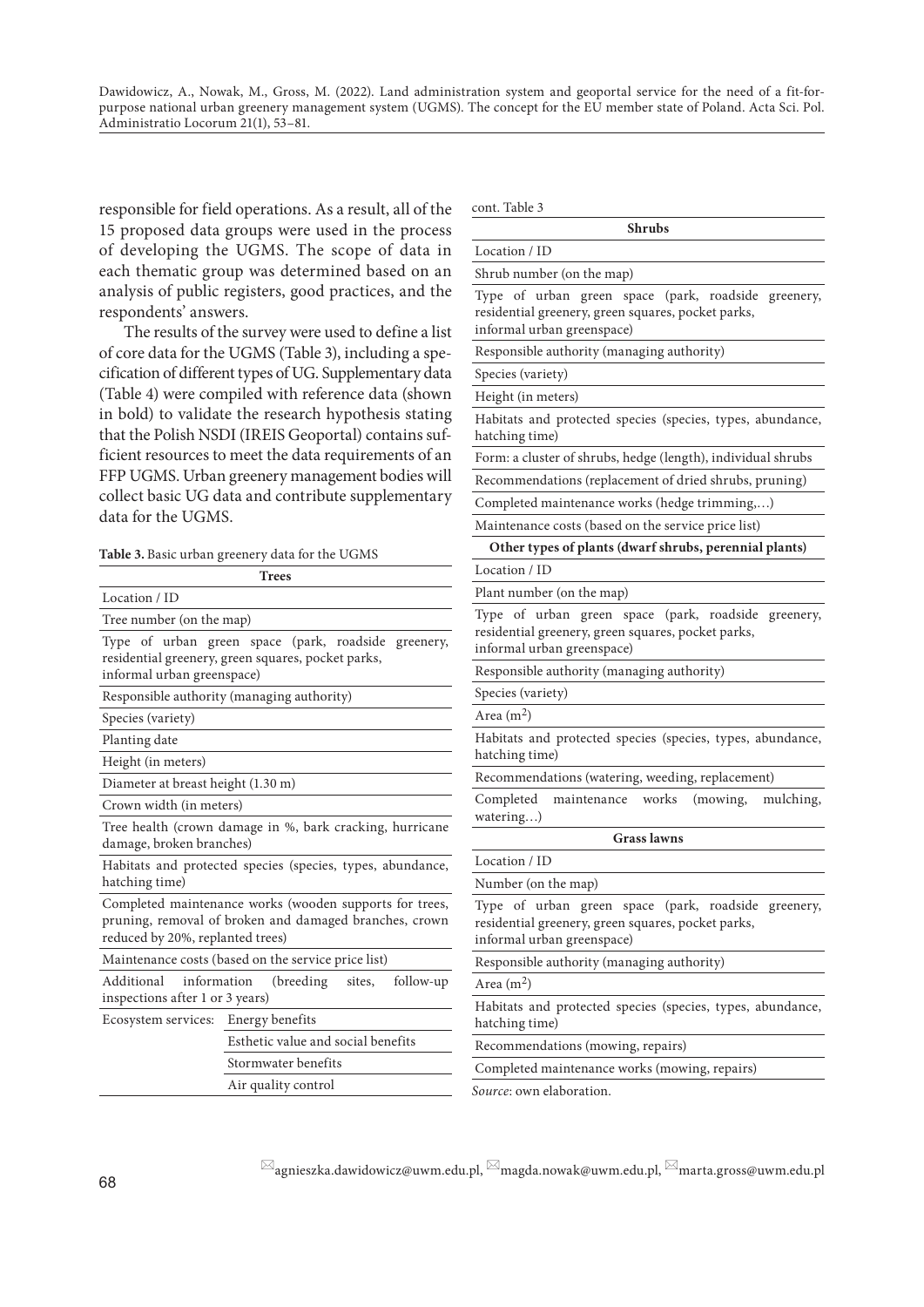Public registers that can be a potential source of data in each identified group were analyzed in Table 4. Registers integrated with the NSDI are presented in columns, and they are linked with IREIS and INSPIRE infrastructure according to the specification. The IREIS and INSPIRE are a part of the NSDI, but they are operated separately. In the future, dedicated solutions could be developed to link both infrastructures, protect data and create client access licenses. Public registers that are not integrated with the IREIS or INSPIRE are also presented in Table 4. In the future, these registers could be merged with the UGMS by incorporating additional databases into NSDI.

The list in Table 4 indicates that NSDI can be a source of 12 to 14 supplementary data groups for an FFP UGMS. These results validate the research hypothesis and shed new light on future directions for the development of green information systems that can be incorporated into the NSDI rail service, especially the IREIS.

The final two questions in the survey addressed the respondents' current responsibilities, information needs, and expectations concerning UGMS functionalities. The questions were closed-ended, the respondents marked the selected items with an "x", and they could provide additional information. The list of potential UGMB responsibilities was created based on the statutory tasks of selected greenery management units in Warszawa and Kraków (Poland's largest and most highly developed cities) described on their respective websites (ZZW, 2020; ZZM, 2020). The respondents were asked to indicate their professional duties and responsibilities. The relevant information was used to compile a list of UGMB tasks (Table 5. Duties/Tasks). The respondents added the following additional information to the list of duties: planning replacements for the most expensive services, acquisition of funds from other sources, surveying local residents' expectations regarding urban greenery, recommending changes in the existing procedures to eliminate planting defects, analyses of energy benefits, stormwater benefits, esthetic value, and social benefits, air quality control. Based on the identified scope of UGMB duties, UGMS functionalities were developed given the good practices from Barcelona, Berlin, and Kraków. UGMS functionalities and UGMB duties are presented in Table 5. The proposed functionalities were divided into groups of tasks supervised by planning, administration, and field operations bodies (Table 5). System functionalities should be identified separately for different types of management tasks to facilitate access control.

According to the respondents, an urban greenery management system should support tree inventorying at all stages of planning, administration, and management. The designed system should also incorporate analytical, calculation, and prognostic tools that facilitate daily operations. The study revealed that the required UGMS functionalities frequently overlapped. All experts, regardless of their post and scope of duties, thought that the UGMS should support:

- collection and analysis of data concerning green areas;
- monitoring of changes in green areas in the context of adaptation to climate change;
- introduction of green-blue infrastructure solutions to cities;
- identification of ecosystem services provided by trees;
- cooperation between administration units in the management of green areas;
- social participation in the process of creating green areas;
- data analysis for adapting different tree species to changing urban conditions;
- analyses of the benefits provided by trees;
- improvements in the operations and performance of UGMB.

The respondents responsible for planning thought that local citizens' needs should be taken into account in the process of planning urban green spaces and that cohesive standards for urban greenery management should be implemented. They recognized the need for consistent regulations relating to replacement planting in cities. According to the subjects responsible for urban greenery management, unambiguous standards are also needed for handling trees in crises.

 $\boxtimes$ agnieszka.dawidowicz@uwm.edu.pl,  $\boxtimes$ magda.nowak@uwm.edu.pl,  $\boxtimes$ marta.gross@uwm.edu.pl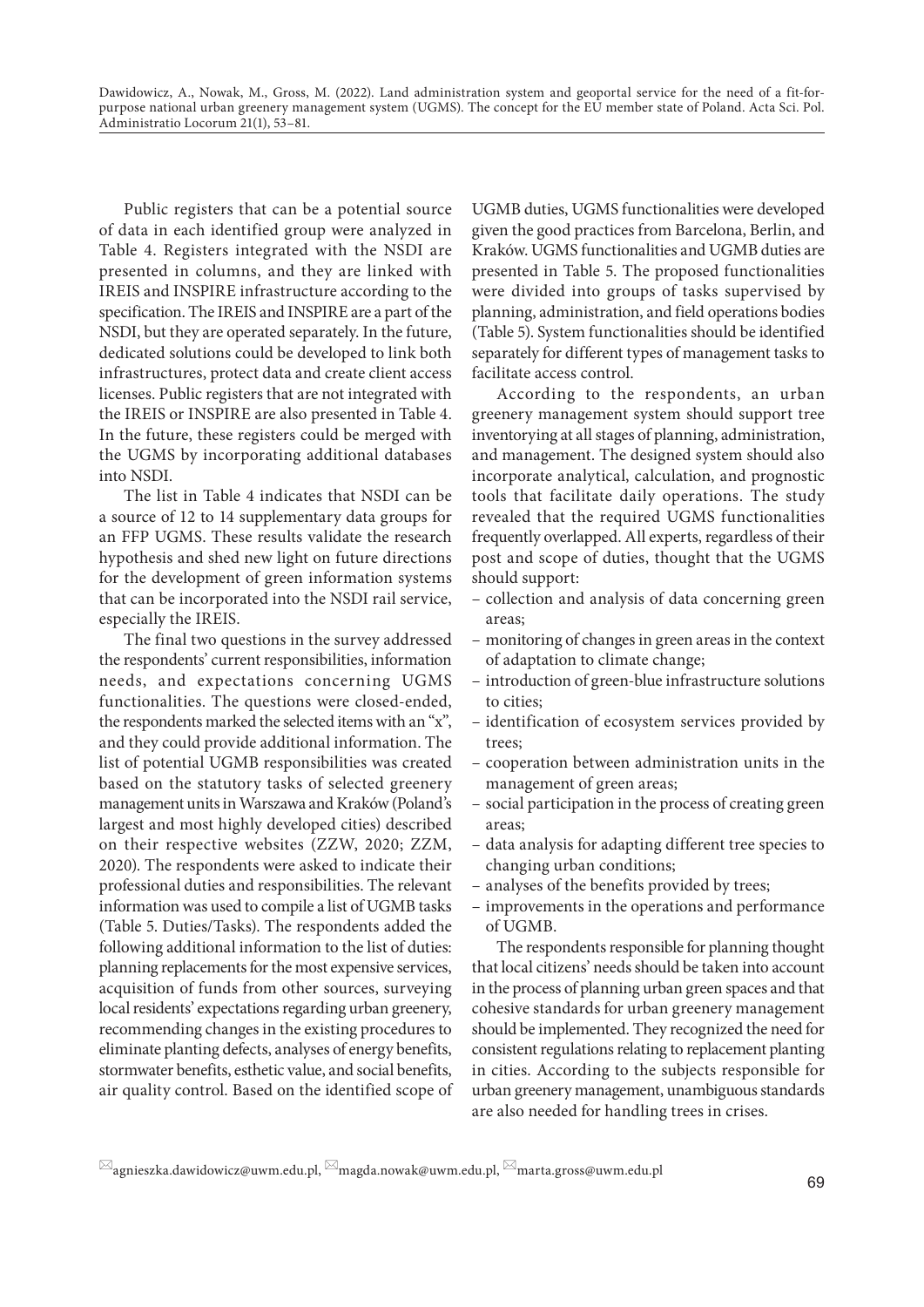|     |                                                                | Table 4. Main and supplementary sources of data for the UGMS                                                                                                                                                                                                                                                                                                                                           |                                                                                                                                                                                                                                                                                                                                                                                               |                                                                                                                                                                                        |                                                                                            |
|-----|----------------------------------------------------------------|--------------------------------------------------------------------------------------------------------------------------------------------------------------------------------------------------------------------------------------------------------------------------------------------------------------------------------------------------------------------------------------------------------|-----------------------------------------------------------------------------------------------------------------------------------------------------------------------------------------------------------------------------------------------------------------------------------------------------------------------------------------------------------------------------------------------|----------------------------------------------------------------------------------------------------------------------------------------------------------------------------------------|--------------------------------------------------------------------------------------------|
|     | Group                                                          |                                                                                                                                                                                                                                                                                                                                                                                                        | NSDI                                                                                                                                                                                                                                                                                                                                                                                          | Other registers and                                                                                                                                                                    | Urban greenery                                                                             |
| Σó. | of supplementary<br>data (data layers)                         | Estate Information System)<br>IREIS (Integrated Real<br>(Source/data)                                                                                                                                                                                                                                                                                                                                  | (Source/data)<br><b>INSPIRE</b>                                                                                                                                                                                                                                                                                                                                                               | information systems<br>(Source/data)                                                                                                                                                   | management bodies<br>(UGMB) data                                                           |
|     | $\mathcal{L}$                                                  | $\infty$                                                                                                                                                                                                                                                                                                                                                                                               | 4                                                                                                                                                                                                                                                                                                                                                                                             | 5                                                                                                                                                                                      | $\circ$                                                                                    |
| Η   | Address data                                                   | number of cadastral districts,<br>number of the municipality,<br>unique identifiers of spatial<br>National Official Register<br>Register of Places, Streets,<br>of the Territorial Division<br>Number of cadastral plot,<br>Street name and number,<br>Statistical numbers and<br>objects in the country:<br>type of municipality<br>building number<br>of the Country:<br>and Addresses:<br>Cadaster: | Statistical numbers and unique identifiers<br>of spatial objects in the country: number<br>Territorial Division of the Country:<br>of cadastral districts, number of the<br>Street name and number, building<br>municipality, type of municipality<br>National Official Register of the<br>Register of Places, Streets,<br>Number of cadastral plot,<br>and Addresses:<br>Cadaster:<br>number |                                                                                                                                                                                        | Green objects identification<br>number                                                     |
| 2   | of land parcels<br>attributes<br>Physical                      | Area, boundaries<br>Cadaster:                                                                                                                                                                                                                                                                                                                                                                          | Basic map/Situation-height map:<br>Slope                                                                                                                                                                                                                                                                                                                                                      |                                                                                                                                                                                        |                                                                                            |
| 3   | Responsibilities,<br>Restrictions<br>Legal status<br>/ Rights, | Owner, tenant/administrator,<br>title, restrictions in rights<br>documents granting legal<br>Personal identification<br><b>Population Register:</b><br>Distribution of plots<br>Land Register:<br>Cadaster:<br>ber<br>numl                                                                                                                                                                             | Distribution of plots<br>Cadaster:                                                                                                                                                                                                                                                                                                                                                            |                                                                                                                                                                                        |                                                                                            |
| 4   | Land Planning                                                  | Permissible types of land use<br>site functions, restrictions<br>and management,<br>Land Use Plans:<br>on use                                                                                                                                                                                                                                                                                          | site functions, restrictions on use<br>Permissible types of land use<br>and management,<br>Land Use Plans:                                                                                                                                                                                                                                                                                    | shall specify the conditions of<br>Decisions on the conditions<br>plans, the decisions issued<br>In the absence of land-use<br>of development and land<br>land use and permits<br>use: | protection, and maintenance<br>regeneration plans, green<br>Planting plans, green<br>plans |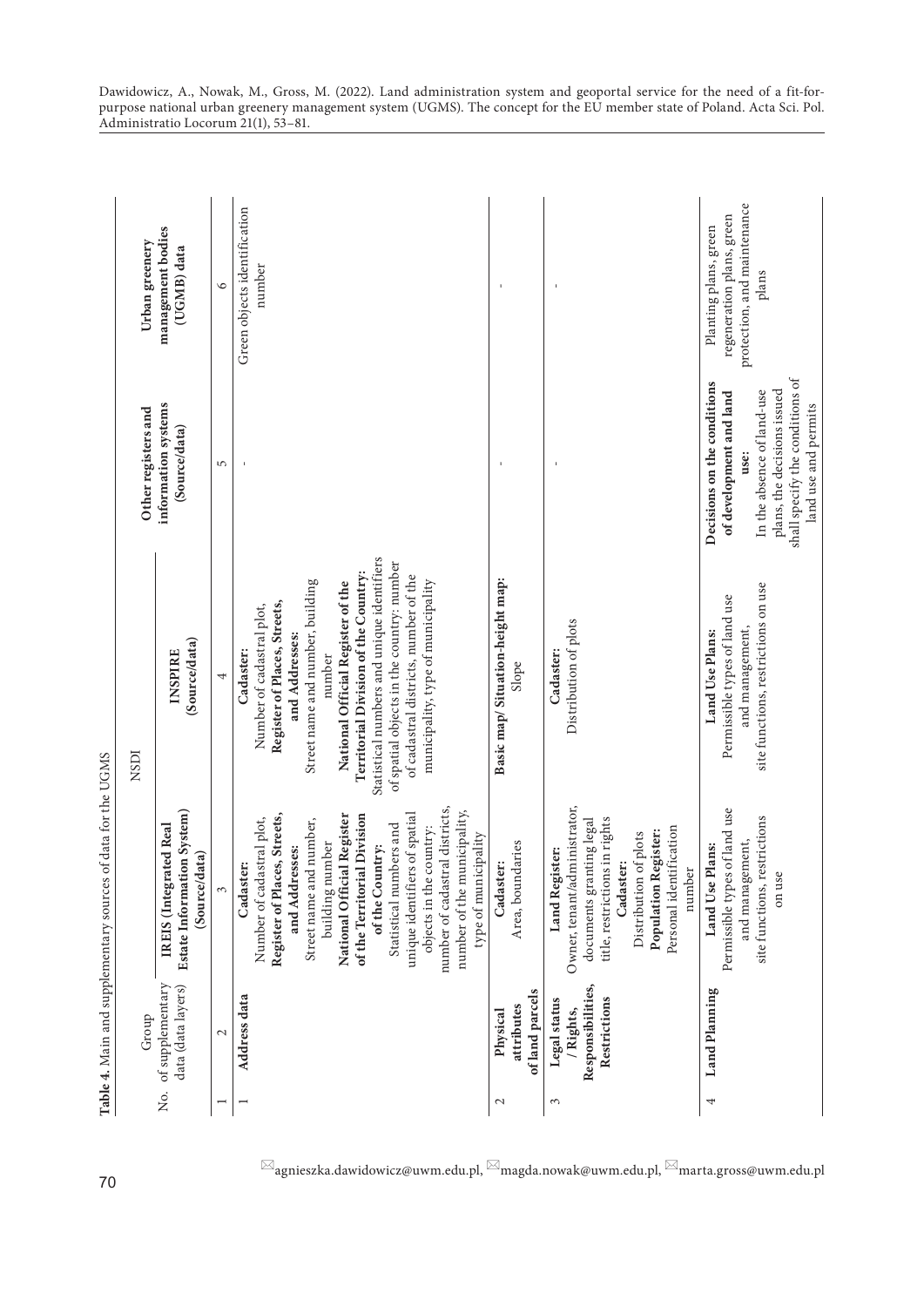|            | cont. Table 4                   |                                                                                                                                                                            |                                                                                                                                                                                                                                                                                                                                                                                         |   |                                                                                    |
|------------|---------------------------------|----------------------------------------------------------------------------------------------------------------------------------------------------------------------------|-----------------------------------------------------------------------------------------------------------------------------------------------------------------------------------------------------------------------------------------------------------------------------------------------------------------------------------------------------------------------------------------|---|------------------------------------------------------------------------------------|
|            | $\mathcal{L}$                   | 3                                                                                                                                                                          |                                                                                                                                                                                                                                                                                                                                                                                         | 5 | $\circ$                                                                            |
| 5          | Infrastructure                  | Planned infrastructure and<br>Land Use Plans:<br>public utilities<br>Cadaster:<br>Buildings                                                                                | Planned infrastructure and public utilities<br>Geodetic Register of Utility Networks:<br>Existing infrastructure and public<br>utilities, location of infrastructure<br>Land Use Plans:<br>Cadaster:<br>Buildings<br>networks                                                                                                                                                           |   | benches, arbors, fountains,<br>Small architecture (park<br>rubbish bins, statues). |
| $\circ$    | Soil and water<br>conditions    | including still and running<br>Soil quality class, land use<br>waters, drainage ditches<br>Cadaster:                                                                       | Geodetic Register of Utilities Networks<br>of Poland, indirectly protected zones,<br>soil and agricultural maps, Soil type,<br>water table, watercourses and water<br>bodies, hydrographic classification<br>Existing infrastructure and public<br>utilities, location of infrastructure<br>protected water intake zones,<br>Geology Cadaster<br>Water cadaster:<br>networks<br>geology |   | Small ponds                                                                        |
| N          | conservation<br>Nature<br>sites | <b>Central Register of Nature</b><br>area, nature, and landscape<br>Nature reserve, protected<br>ecosystem, Nature 2000<br><b>Conservation Sites:</b><br>conservation site | Central Register of Nature Conservation<br>Nature 2000 area, nature, and landscape<br>Nature reserve, protected ecosystem,<br>conservation site<br>Sites:                                                                                                                                                                                                                               |   |                                                                                    |
| $^{\circ}$ | monuments<br>Protected          | of Monuments, culture park,<br>Historical small architecture<br>as chapels<br>protected urban area:<br>Type of monument,<br><b>Central Register</b><br>objects such        | Central Register of Monuments, culture<br>Type of monument, Historical small<br>architecture objects such as chapels<br>park, protected urban area:                                                                                                                                                                                                                                     |   |                                                                                    |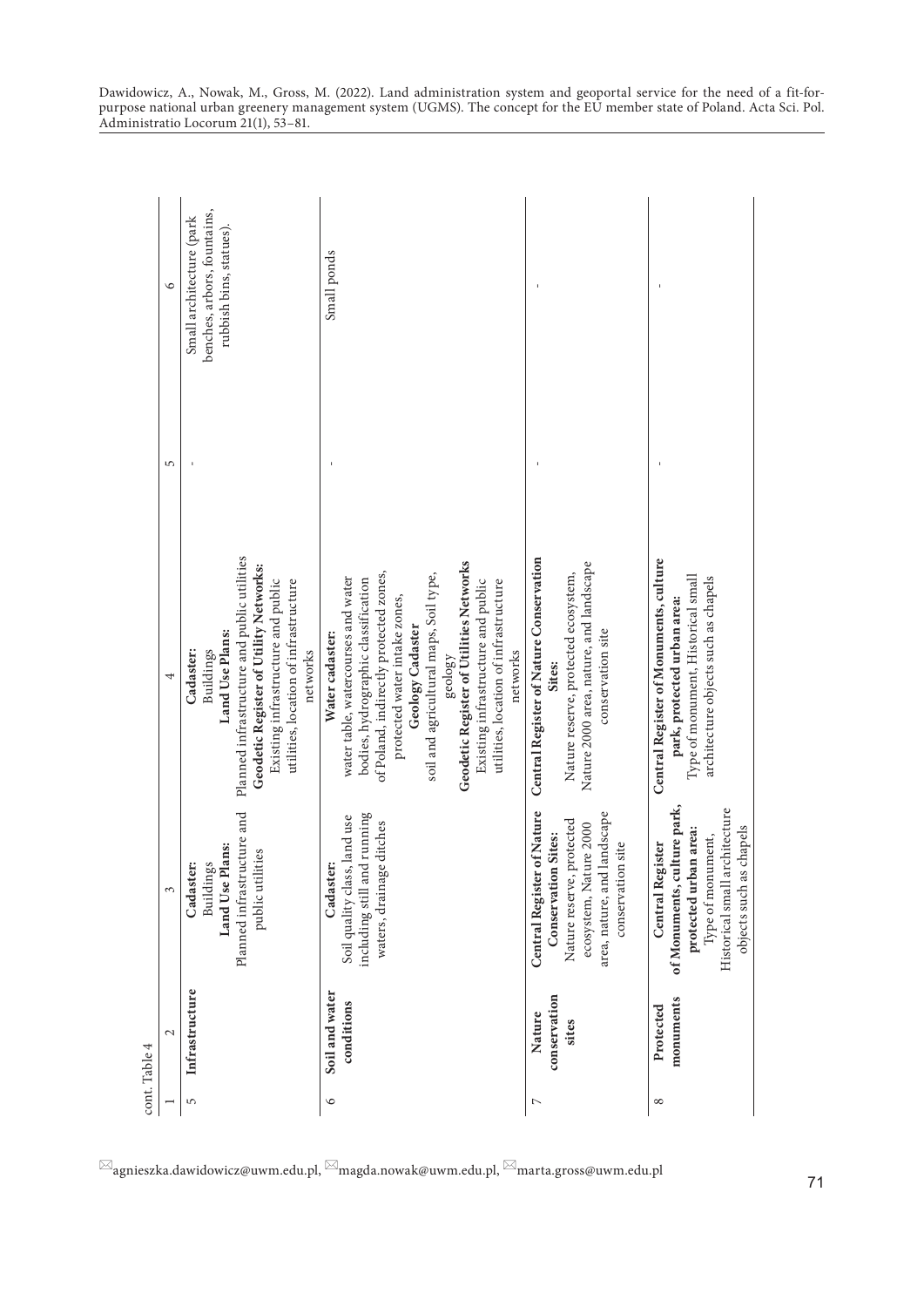| cont. Table 4   |                                           |                                                                                                                                                                  |                                                                                                                                                                                                                                                                                                                                                                                                                                                                                                                    |                                                                              |                                                                                                                         |
|-----------------|-------------------------------------------|------------------------------------------------------------------------------------------------------------------------------------------------------------------|--------------------------------------------------------------------------------------------------------------------------------------------------------------------------------------------------------------------------------------------------------------------------------------------------------------------------------------------------------------------------------------------------------------------------------------------------------------------------------------------------------------------|------------------------------------------------------------------------------|-------------------------------------------------------------------------------------------------------------------------|
|                 | $\mathbf 2$                               | 3                                                                                                                                                                | 4                                                                                                                                                                                                                                                                                                                                                                                                                                                                                                                  | 5                                                                            | $\circ$                                                                                                                 |
| $\circ$         | Climate                                   |                                                                                                                                                                  | (agricultural climate model - application),<br>annual precipitation, humidity, insolation<br>extreme weather events (drought, floods,<br>Average annual temperature, average<br>Institute of Meteorology and Water<br>Institute (IMWM) - climate maps:<br>Management - National Research<br>hurricanes)                                                                                                                                                                                                            | European Severe Weather<br>Sunshine time per day<br>Solar atlas:<br>Database |                                                                                                                         |
| $\overline{10}$ | Environmental<br>and threats<br>pollution |                                                                                                                                                                  | threats; artificial water deficit; landscape<br>water cycle disruptions; changes in land<br>Zones); radioactive and microbiological<br>relief; soil erosion; degradation of flora;<br>Air pollution (e.g. CO <sub>2</sub> ); soil pollution<br>surface water, and seawater pollution;<br>industrial and municipal waste; noise<br>degradation; air, underground water,<br>(e.g. nitrates and Nitrate Vulnerable<br>State Environmental Monitoring<br>pollution; pests<br>pollution maps:                           |                                                                              |                                                                                                                         |
| $\Box$          | protected species<br>Habitats and         | list of protected species (data<br>Central Register of Nature<br>from the species lists and<br>monitoring of protected<br><b>Conservation Sites:</b><br>objects) | Central Register of Nature Conservation<br>their range, population size and structure<br>covered, structure and function); species<br>(status and changes occurring within<br>natural habitats (status and changes<br>and area and quality of the habitats<br>State Environmental Monitoring<br>occurring within their range, area<br>monitoring of protected objects)<br>(data from the species lists and<br>(nature monitoring reports):<br>to which they are associated)<br>list of protected species<br>Sites: |                                                                              | animal species in green areas<br>(in. urban greenery basic<br>Location of occurrence<br>of protected plant and<br>data) |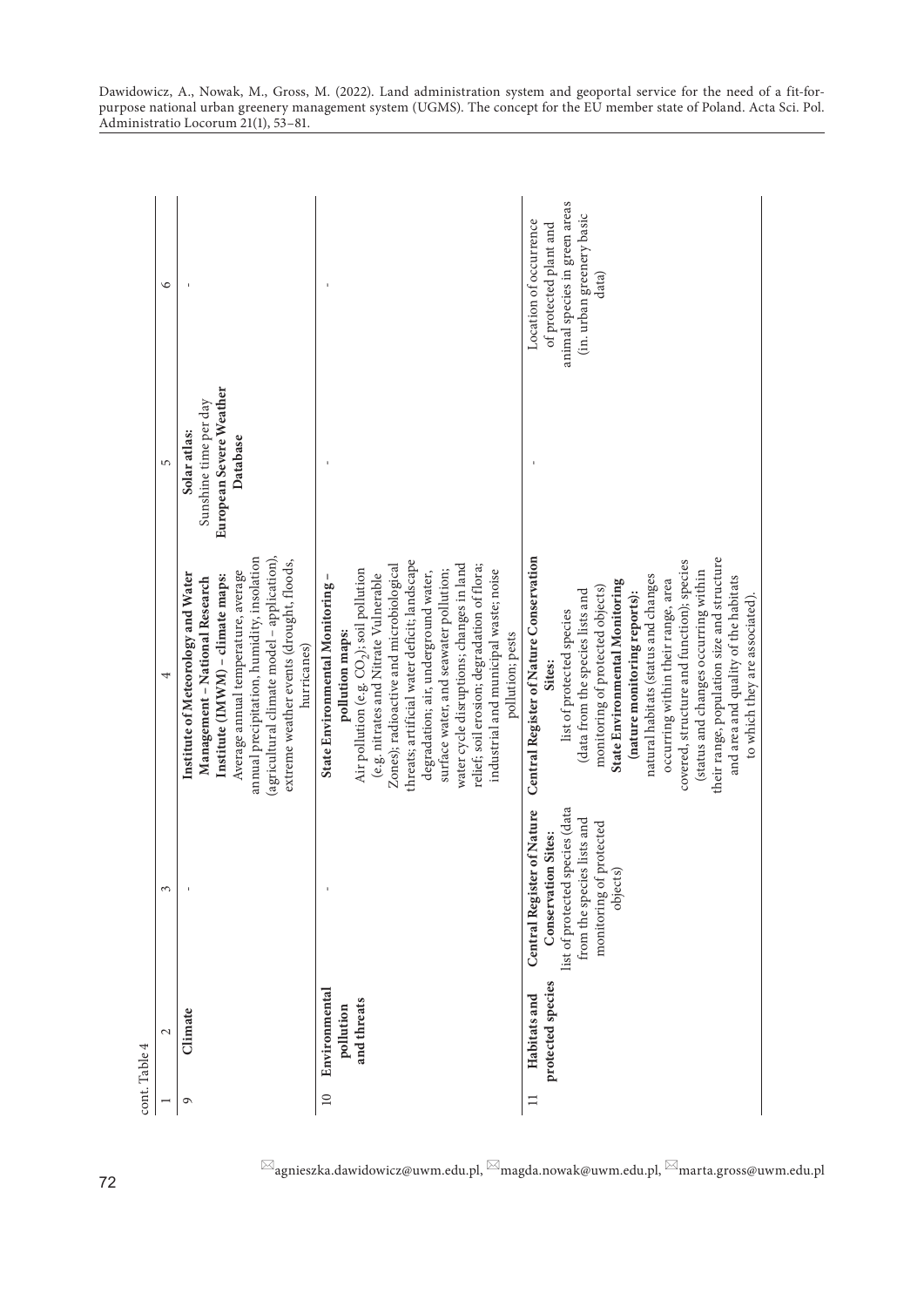|                | cont. Table 4                 |                                                                                                            |   |                                                                                                                                                                                                                                                                                                                                              |                                                                                                                                                                                                 |
|----------------|-------------------------------|------------------------------------------------------------------------------------------------------------|---|----------------------------------------------------------------------------------------------------------------------------------------------------------------------------------------------------------------------------------------------------------------------------------------------------------------------------------------------|-------------------------------------------------------------------------------------------------------------------------------------------------------------------------------------------------|
|                | $\mathcal{L}$                 | 3                                                                                                          | 4 | 5                                                                                                                                                                                                                                                                                                                                            | $\circ$                                                                                                                                                                                         |
| $\overline{c}$ | Technology/<br>machines       |                                                                                                            |   |                                                                                                                                                                                                                                                                                                                                              | Equipment with fixed assets<br>protection, year of purchase<br>and tools for automation<br>consumption, fuel type.<br>(all available machines<br>and production, value,<br>of greenery care and |
| 13             | Market                        | for Public Administration<br>Unit prices from public<br>Electronic Platform<br>Services, ePUAP:<br>tenders |   | objects, and prices of building<br>of plant protection products,<br>prices of small architectural<br>Prices of plants, prices<br>Price comparison<br>applications:<br>materials                                                                                                                                                              | marketing (prices of seedlings<br>Wholesale marketing, retail<br>of market situation, trends,<br>and seeds). Assessment<br>forecasts, tenders, etc.                                             |
|                | 14 Cooperation and<br>support | $\overline{\phantom{a}}$                                                                                   |   | financial or material support<br>gateway to report problems<br>new proposals for solutions<br>Information on risks and<br>Institutions supporting<br>programs and training<br>development projects<br>A public participation<br>in public green space<br>Information on open<br>(Marshal's Offices):<br>courses, workshops.<br>and comments: | Social participation (location<br>and type of participation)                                                                                                                                    |
|                | Source: own elaboration.      |                                                                                                            |   |                                                                                                                                                                                                                                                                                                                                              |                                                                                                                                                                                                 |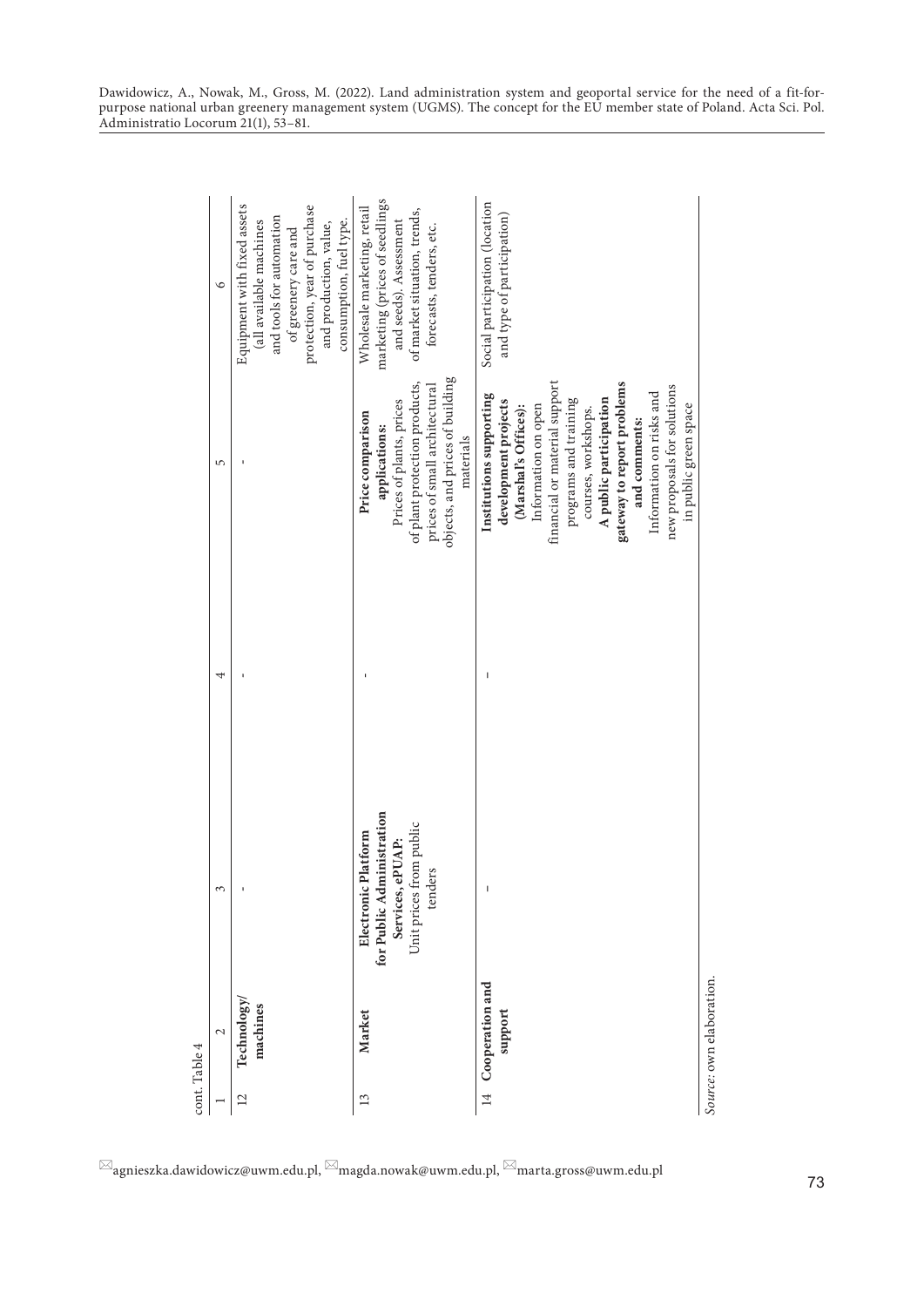| Responsible entity                  | Duties / tasks                                                                                                        | <b>UGMS</b> Functionality                                                                        |
|-------------------------------------|-----------------------------------------------------------------------------------------------------------------------|--------------------------------------------------------------------------------------------------|
| Planning<br>(expert body)           | Expenditure planning                                                                                                  | Generation of lists of urgent maintenance works                                                  |
|                                     | Expenditure monitoring, planning replacements<br>for the most expensive services                                      | Generation of reports on greenery maintenance<br>costs                                           |
|                                     | Acquisition of funds from other sources                                                                               | Generation of reports on the sources of financing<br>for urban greenery                          |
|                                     | Monitoring public tenders                                                                                             | Reminders on upcoming public tenders, financial<br>settlements for greenery maintenance services |
|                                     | Surveying local residents' expectations regarding<br>urban greenery                                                   | Generation of reports on participatory greening                                                  |
|                                     | Modifying the list of recommended tree species for<br>urban areas                                                     | Generation of reports on tree species damaged by<br>hurricanes                                   |
|                                     | Modifying the list of recommended tree species for<br>urban areas                                                     | Generation of reports on tree species that are most<br>resistant to climate change               |
|                                     | Environmental monitoring/environmental protec-<br>tion plans                                                          | Systematic analyses for monitoring urban green<br>areas                                          |
|                                     | Evaluations of maintenance services and their Analyses of tree maintenance services<br>future consequences            |                                                                                                  |
|                                     | Planning replacement plantings                                                                                        | Coordination of replacement plantings                                                            |
|                                     | Expenditure planning, analysis of tree species that<br>require maintenance                                            | Analyses of street tree inventories (range of tasks)                                             |
|                                     | Recommending changes in municipal regulations                                                                         | Observance of tree protection laws in urban areas                                                |
| Administration<br>(regulatory body) | Selection of tree species for planting                                                                                | Analyses of the number of removed tree species and<br>reasons for removal                        |
|                                     | Selection of tree species for replacement plantings                                                                   | Generation of reports on tree species for replace-<br>ment plantings                             |
|                                     | Monitoring replacement plantings, recommending<br>changes in the existing procedures to eliminate<br>planting defects | Generation of reports on the feasibility of replace-<br>ment plantings                           |
|                                     | Assessment of replacement plantings                                                                                   | Generation of reports on service teams performing<br>replacement plantings                       |
|                                     | Analyses of energy benefits, stormwater benefits,<br>esthetic value, and social benefits, air quality<br>control      | Generation of reports on ecosystem services                                                      |
| <b>Field operations</b>             | Planning field operations                                                                                             | Tree safety alerts                                                                               |
| (executive body)                    |                                                                                                                       | Alerts on upcoming maintenance and planting<br>operations                                        |
|                                     |                                                                                                                       | Alerts on upcoming greenery development projects                                                 |
|                                     | Coordination of field operations                                                                                      | Inspections of tree and shrub maintenance in<br>a given district                                 |

**Table 5.** List of UGMS functionalities assigned to different types of tasks urban greenery management bodies (UGMB)

*Source:* own elaboration.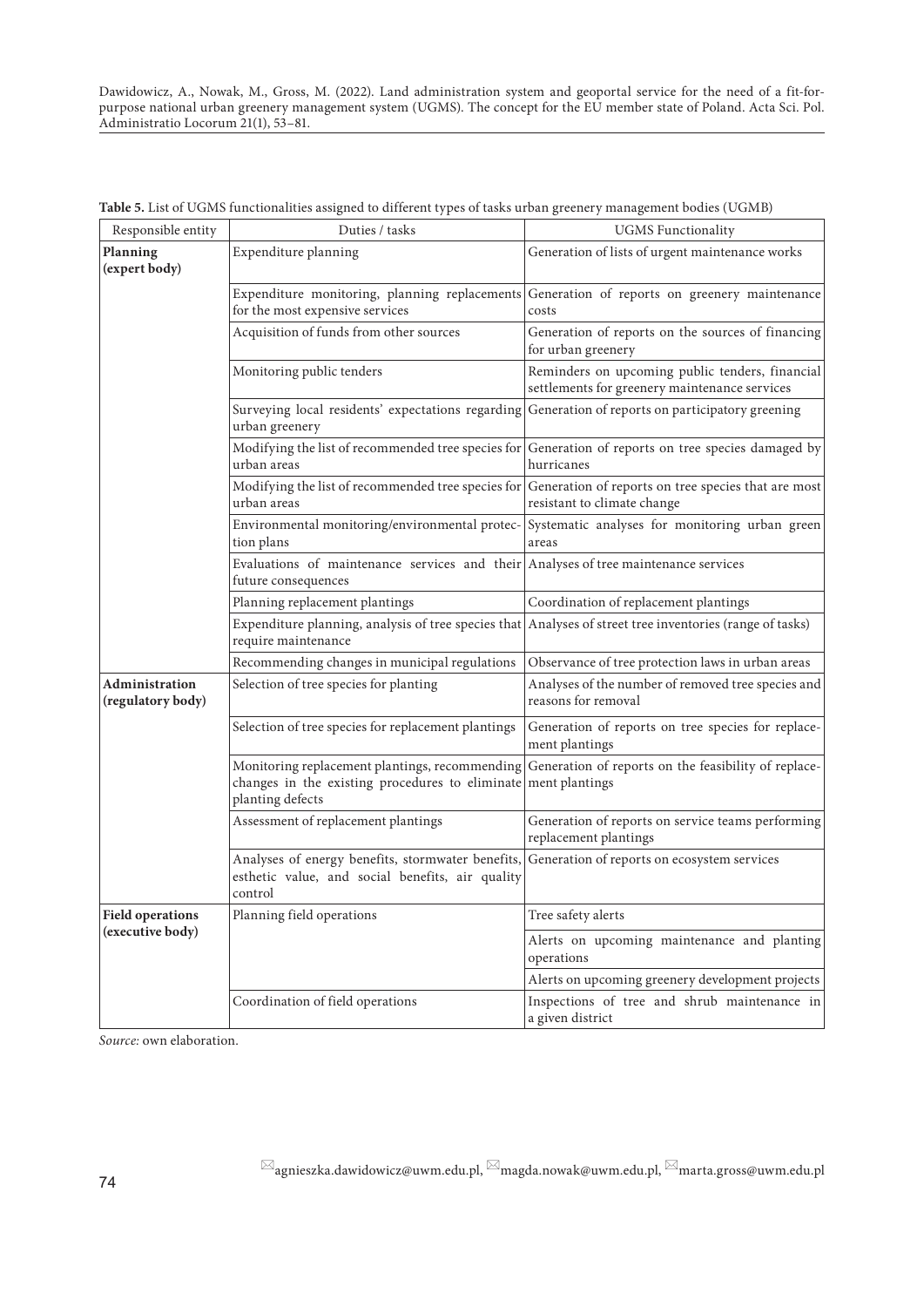#### **DISCUSSION**

The study demonstrated that the UGMS should be an integrated system that compiles information about urban greenery, the accompanying facilities, and local policies from various sources in line with the infrastructure planning principles of the GREEN SURGE project, including integration, connectivity, multifunctionality, and multiscale. The UGMS database should be standardized and based on the results of urban greenery inventories. Inventories can be automated by deploying drones. Selected types of data can also be collected by municipal employees responsible for UG maintenance. The relevant information would be collected with the use of a dedicated inventory form (Table 3), and it would be entered into the database as a UGMS sub-module in the IREIS environment. The data collection process should entail minimal effort, and it should rely primarily on the existing sources of information from NSDI. The UGMS should cover urban green spaces that are owned, co-owned, or administered by the city.

The UGMS should contain basic information about the location and requirements of different plant species. The employees should be notified about problems that require urgent intervention as well as upcoming maintenance works. The system should also register the boundaries of different types of urban green areas, such as roadside vegetation, residential, ornamental, and monumental greenery. The information relating to individual UG objects will be gathered within cadastral plots. The objects in each plot will be assigned a unique identifier.

The developed list of UG data (Table 3) includes ecosystem services for trees only, as indicated by the experts. The above could be attributed to the fact that this functionality is easy to implement in the start-up phase. The development of ecosystem services for other UG types requires further research and recommendations. However, the proposed system is flexible, and the database can be easily expanded when the standards for calculating ecosystem services delivered by other UG types are developed. In Poland and other countries, municipal authorities rarely

identify and assess ecosystem services as part of standard planning operations. Therefore, workshops and training courses should be organized to raise the employees' and the public's awareness about the ecosystem potential of UG and the impact of climate change on urban green spaces.

The list of supplementary UGMS data (Table 4) is extensive. These data are needed for various tasks, including:

- to determine the demand for public green areas with recreational functions, which is directly related to the urban population and population density, and changes in these parameters over time;
- to determine whether the existing and predicted demand for green areas can be met through the existing municipal resources by analyzing the legal status of land zoned for public green areas;
- to identify areas that should be zoned as green urban areas to protect valuable natural sites, minimizing development pressure, and securing land for future UG development through access to information on the spatial policy. Development projects that encroach on green areas in an uncontrolled manner pose a threat to the continuity and accessibility of urban green spaces;
- to verify the boundaries of plots where new green objects are planted, the plots' legal status, location of underground utilities, soil and water conditions, existing environmental hazards, public procurement of plants in previous years;
- to plan remediation works and select resistant plant species for planting in contaminated areas;
- to plan and perform lawn mowing operations by analyzing the number and parameters of lawnmowers in stock;
- to determine the local community's needs and expectations regarding urban green spaces by analyzing the results of public consultations.

In terms of functionality, the system should feature tools for spatial and descriptive analyses, statistical tools for reporting, IT tools, and it should generate descriptive (guidelines and recommendations for fieldwork) and cartographic (maps) documents. The proposed UMGS should feature the above

 $\boxtimes$ agnieszka.dawidowicz@uwm.edu.pl,  $\boxtimes$ magda.nowak@uwm.edu.pl,  $\boxtimes$ marta.gross@uwm.edu.pl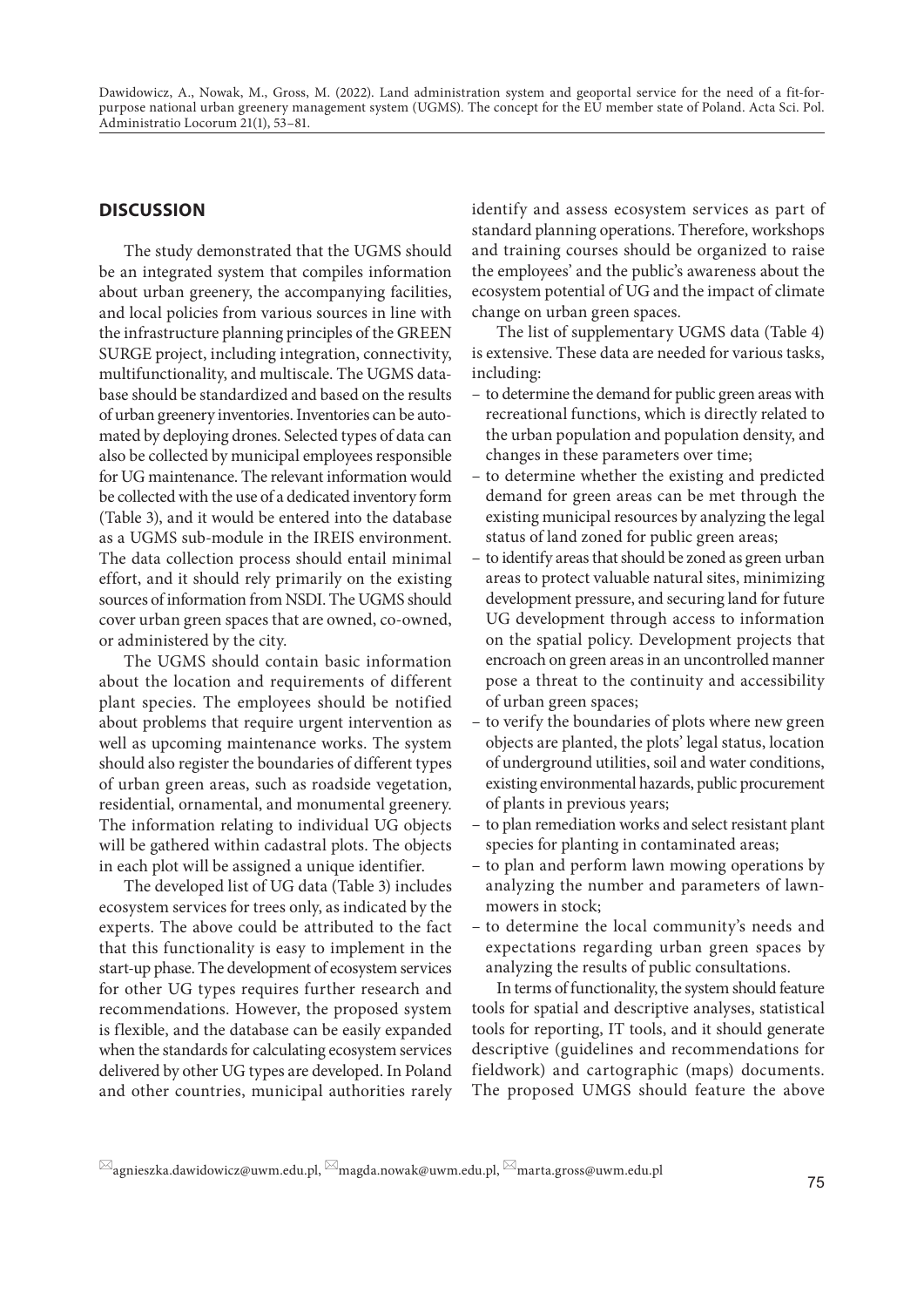functionalities to analyze data, generate various reports, including reports on plant tolerance to various urban pressures. The UMGS should support the monitoring of trees in urban green spaces and identify the reasons for tree removal (safety concerns, encroachment upon utility networks, tree decline, tree diseases). By analyzing the collected data, the system would automatically identify potential locations for replacement plantings. The UMGS would also plan and control the expenditures relating to urban greenery maintenance, and it would calculate the value of ecosystem services (such as oxygen production). The proposed system would notify the responsible employees of upcoming maintenance works, and it would generate alerts on hurricanes and other risks that necessitate tree control.

The UGMS will be integrated with the IREIS rail service to guarantee the continuous exchange of data and access to valid reference data stored in the land administration systems, including the cadaster, land registers, land use plans, population register, and other public registers listed in subsection *National Spatial Data Infrastructure*… This solution will compromise the timeliness of data in the INSPIRE Geoportal, but this limitation can be overcome by improving data update frequency standards. The Geoportal does not contain sensitive personal data, and it will not adversely affect the informational capacity of the UGMS.

The UGMS database was designed to support urban greenery, but it can be expanded to include the entire Green Infrastructure. The system will be integrated with IREIS infrastructure; therefore, data can be exchanged between multiple bases that are connected to the IREIS rail service. The integration of the UGMS with the IREIS environment will guarantee the system's structural flexibility.

# **SUMMARY AND CONCLUSIONS**

The proposed system for urban greenery management can support the development of green infrastructure and improve the quality of municipal vegetation. Numerous publications and reports have

demonstrated that friendly urban policies can facilitate access to green infrastructure and significantly improve the quality of life in cities (Bieda & Telega, 2021). The present study demonstrated that most of the relevant initiatives in Poland, including comprehensive green information systems, have been undertaken locally, whereas the handful of measures implemented at the national level are limited to a single functionality. This study identified the key functionalities and the scope of data for designing a universal for the entire country and cohesive urban greenery management system that meets the needs and expectations of urban greenery management bodies. The relevant functions and data were identified in detailed analyses based on previous research findings, EU recommendations, national experiences in spatial planning, and current needs. The proposed UGMS contributes to the body of knowledge on urban greenery management. The developed functionalities and categories of essential data can be used to develop a theoretical framework for designing technological solutions in the future.

The results of this study confirmed that urban greenery management bodies need an information system that contains comprehensive information about green and blue infrastructure and is integrated with other public registers and sources of data, including the register of protected areas and monuments, local policies, the cadaster, land registers, address database, and climate services. It is demonstrated in the text that this is possible, thanks to the technological location of the UGMS in the IREIS and INSPIRE infrastructure. The research hypothesis postulates that the Polish land administration system, referred to as the Real Estate Information System (IREIS), and the INSPIRE Geoportal service that are integrated as parts of the NSDI are capable of supplying more than 75% of the data required for UG management in Poland was positively validated.

A universal for the entire country UGMS can be created by relying on IREIS and INSPIRE infrastructure. This approach is consistent with the needs of the Polish UGMB and the infrastructure planning principles of the GREEN SURGE project, including integration, connectivity, multifunctionality,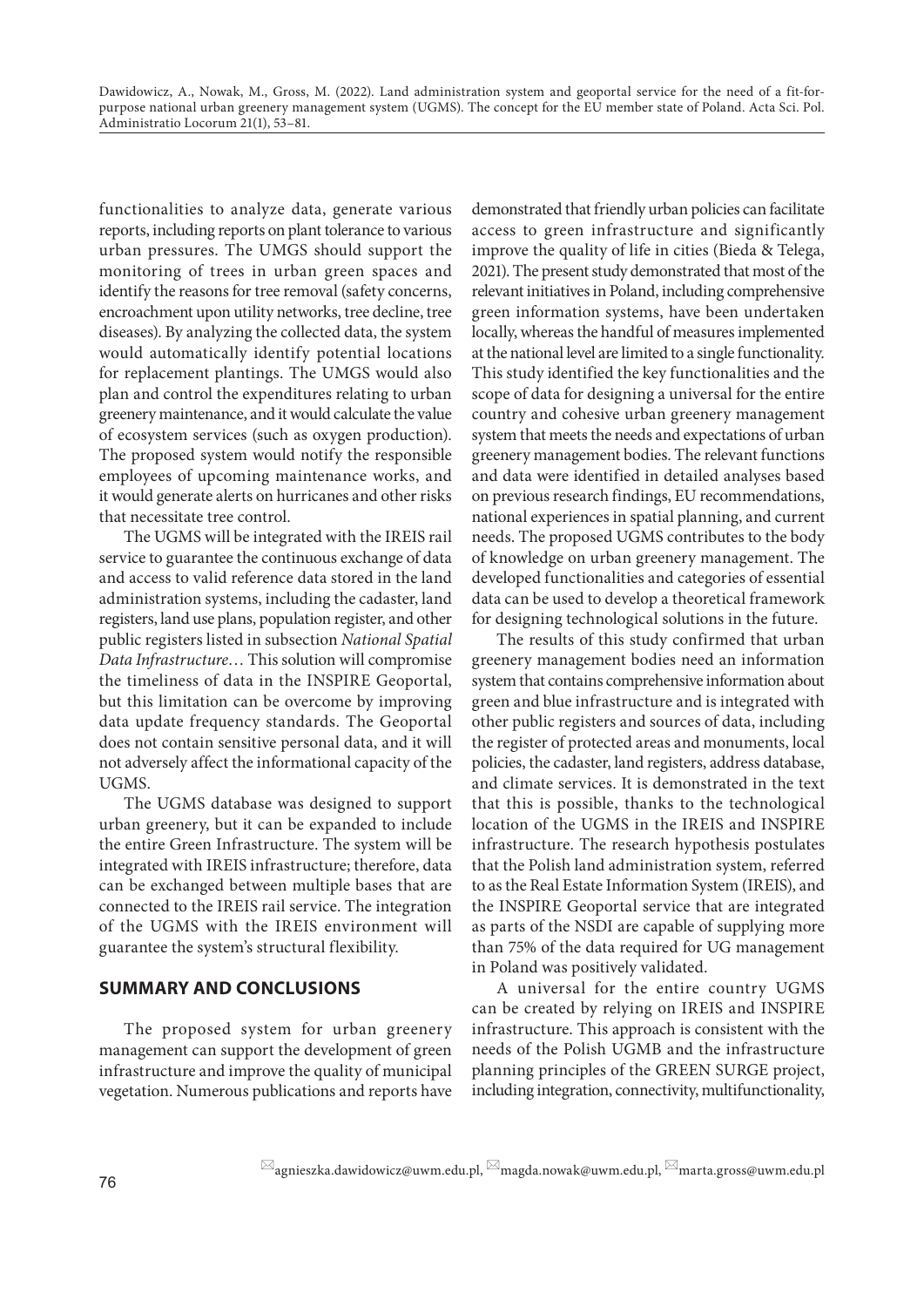and multiscale. The proposed approach is valid from an economic and practical point of view because the IREIS contains complementary and reference spatial data. The UGMS will be connected to the IREIS rail service to create access to regularly updated data and enable efficient data exchange. The UGMS database concept follows the latest trends in green information systems development. The UGMS will be consistent with the fit-for-purpose approach to land administration. Therefore, the research hypothesis was confirmed.

Experts and professionals responsible for urban greenery management were surveyed to ensure that the proposed UGMS reconciles the interests of different decision-makers and accounts for EU recommendations as well as local and climatic factors. The UGMS should address the needs of different users, and it should facilitate communication between the relevant authorities to build local identity and promote ecosystem services. The key functionalities and the required scope of data for the designed system were identified given the allocated responsibilities. The proposed UGMS will provide a cohesive and nationwide framework for:

- inventorying urban greenery;
- identifying plant species, their requirements, and susceptibility to disease;
- automating field operations by alerting users of upcoming maintenance tasks;
- calculating ecosystem services;
- monitoring changes in urban greenery and improving response times in problematic situations and emergencies;
- generating reports on the planted species, the longevity of different tree species, location of public safety threats.

The proposed database and UGMS functionalities were designed based on an analysis of local (Polish) needs, but the presented solutions can be modified and expanded. In the future, the needs and expectations of UGMB should be surveyed in other countries to develop a universal UGMS that can be applied around the world.

**Author contributions:** authors have given approval to the final version of the article. Authors contributed to this work as follows: Author 1 – Conceptualization, Methodology, Formal analysis, Investigation, Resources, Data Curation, Writing-Original Draft, Visualization, Supervision, Project administration, Revision, Author 2 – Formal analysis, Resources, Data Curation, Revision, Author 3 **–** Revision & Editing.

**Funding:** This research received no external funding.

**Supplementary information:** The authors wish to thank the employees of the City Halls in Warszawa, Olsztyn, Gdańsk, Kraków, and Wrocław for the time spent completing the survey. The authors wish to thank anonymous reviewers for their constructive comments.

**Note:** the results of this study weren't presented in another form.

#### **REFERENCES**

- Agenda. (2016). Urban Agenda for the EU Pact of Amsterdam. Retrieved from: https://ec.europa.eu/regional\_ policy/sources/policy/themes/urban-development/ agenda/pact-of-amsterdam.pdf (10.01.2021).
- Anh, T.P. (2021). Management of Urban Greenery System in Vietnam in the Era of Industry 4.0. *International Journal of Sustainable Construction Engineering and Technology*, *12*(1), 323–335.
- BAND Gdańsk. (2020). *Tree planting*. Retrieved from: https://bandgdansk.com/zasadz-drzewo (10.02.2021).
- Barcelona. (2017). Government measures: Stimulus Programme for the city's urban green infrastructure. Ajuntament de Barcelona; Ecology, Urban Planning, Infrastructures, and Mobility. Retrieved from: https:// ajuntament.barcelona.cat/ecologiaurbana/en/whatwe-do-and-why/urban-greenery-and-biodiversity/ green-infrastructure-impetus-plan (15.01.2021).
- Barcelona City Council. (2011). *Street Tree Management in Barcelona*. Retrieved from: https://climate-adapt. eea.europa.eu/metadata/case-studies/barcelona-treestempering-the-mediterranean-city-climate/11302624. pdf (15.01.2021).
- Benedict, M.A., & McMahon, E.T., (2002). Green infrastructure: Smart conservation for the 21st century. *Renewable Resources Journal*, *20*(3), 12–17.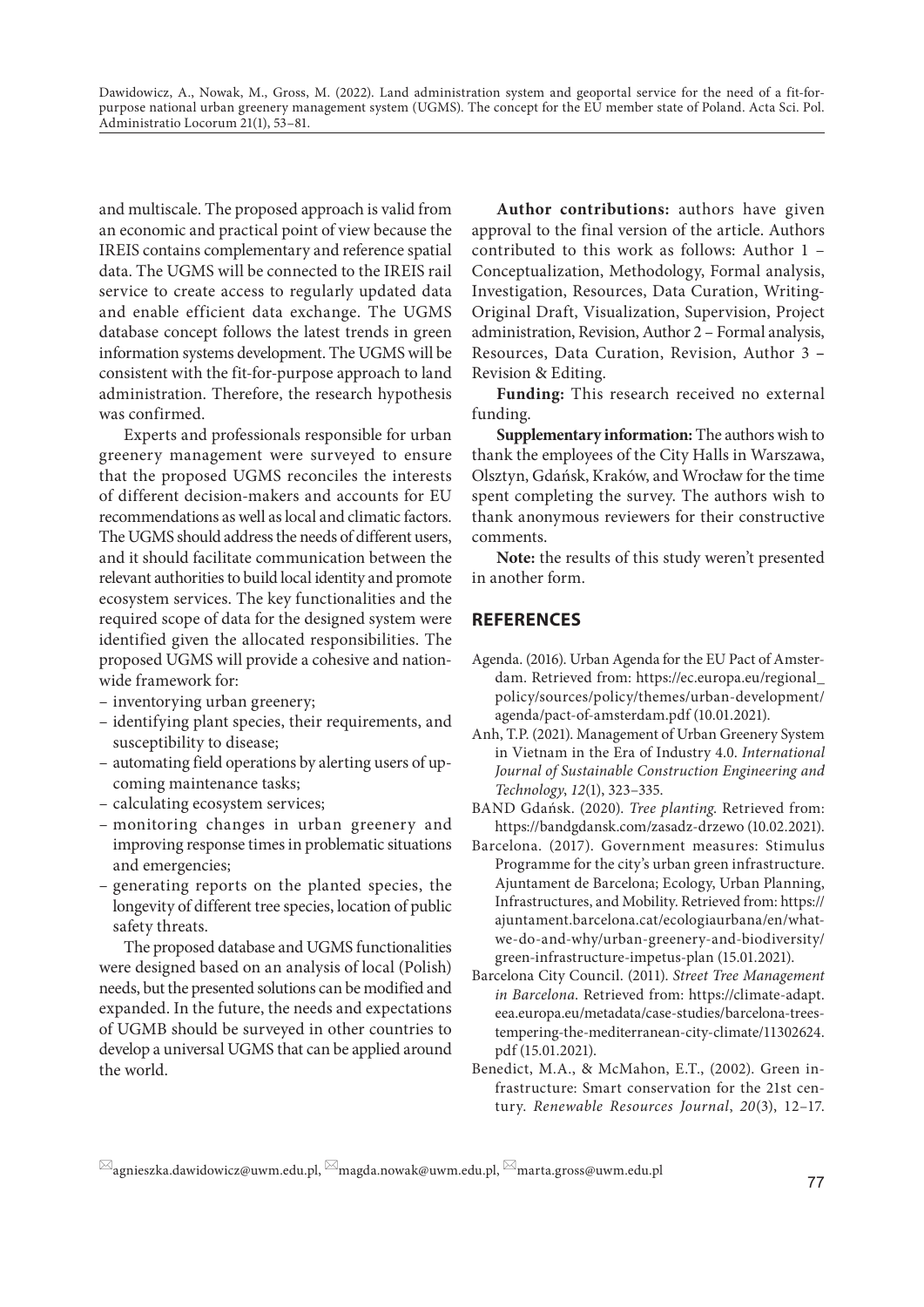Retrieved from: https://www.merseyforest.org.uk/ files/documents/1365/2002+Green+Infrastructure +Smart+Conservation+for+the+21st+Century..pdf (15.01.2021).

- BGMR & HCU. (2017). *Grüne Innenstadt: Biotopflächenfaktor. Urbane Freiräume: Qualifizierung, Rückgewinnung und Sicherung urbaner Frei- und Grünräume* [*Green inner city: biotope area factor. Urban open spaces: Qualification, recovery and safeguarding of urban open spaces and green spaces*]. Berlin: BGMR Landschaftsarchitekten, Hamburg: HafenCity Universität. Retrieved from: https://www.hcu-hamburg. de/fileadmin/documents/Professoren\_und\_Mitarbeiter/Projektentwicklung\_\_-management/Forschung/ Urbane\_Freiraeume\_Steckbrief\_Berlin\_Biotopflaechenfaktor.pdf (15.01.2021).
- Bieda, A., & Telega, A. (2021). The Analysis of Research Hotspots in the Field of Urban Quality. *Sustainability*, *13*(17), 9582. https://doi.org/10.3390/su13179582.
- Biejat, K. (2017). *Zarządzanie oraz ochrona zieleni w polskich miastach* [*Management and protection of greenery in Polish cities*]*.* Fundacja Sendzimira [Sendzimir Foundation]. Retrieved from: https:// uslugiekosystemow.pl/wp-content/uploads/2017/09/ Raport\_Zarzadzenie\_Zielenia.pdf (01.03.2019).
- Bydłosz, J. (2015). The application of the Land Administration Domain Model in building a country profile for the Polish cadastre. *Land Use Policy*, *49*, 598–605. https://doi.org/10.1016/j.landusepol.2015.02.011.
- Czepkiewicz, M. (2013). Geographic information systems in participatory management of nature in the city. *Sustainable Development Applications*, *4*, 111–123.
- Dawidowicz, A., Zysk, E., & Źróbek, R. (2020). A Methodological Evaluation of the Polish Land Administration System Using the Fit-For-Purpose Approach. *Geomatics and Environmental Engineering*, *14*(2), 31–47. https://doi.org/10.7494/geom.2020.14.2.31.
- Dawidowicz, A., & Źróbek, R. (2018). A methodological evaluation of the Polish cadastral system based on the global cadastral model. *Land Use Policy*, *73*, 59–72. https://doi.org/10.1016/j.landusepol.2018.01.037.
- Davies, C., Hansen, R., Rall, E., Pauleit, S., Lafortezza, R., De Bellis, Y., … & Tosics, I. (2015). Green Infrastructure Planning and Implementation *–* The status of European green space planning and implementation based on an analysis of selected European city-regions. *GREEN SURGE PROJECT*, Deliverable, 5. Report 5.1.
- Directive on the conservation of natural habitats and of wild fauna and flora. (1992). Retrieved from: https://eur-lex.europa.eu/legal-content/EN/TXT/ PDF/?uri=CELEX:01992L0043-20070101&from=EN (18.03.2021).
- Directive on the conservation of wild birds. (2009). Retrieved from: https://eur-lex.europa.eu/legal-content/ EN/TXT/PDF/?uri=CELEX:32009L0147&from=EN (15.03.2021).
- EC. (2009). WHITE PAPER. Adapting to climate change: Towards a European framework for action. Brussels, 1.4.2009 COM(2009) 147 final. Retrieved from: https://eur-lex.europa.eu/LexUriServ/LexUriServ. do?uri=COM:2009:0147:FIN:EN:PDF (15.03.2021).
- EC. (2011a). Communication from the Commission to the European Parliament, the Council, the European Economic and Social Committee and the Committee of the Regions Roadmap to a Resource Efficient Europe /\* COM/2011/0571 final. Retrieved from: https:// eur-lex.europa.eu/legal-content/EN/TXT/HTM-L/?uri=CELEX:52011DC0571&from=EN (15.02.2021).
- EC. (2011b). The EU Biodiversity Strategy to 2020. European Commission. Publications Office of the European Union, Luxembourg. Retrieved from: http:// ec.europa.eu/environment/nature/info/pubs/docs/ brochures/2020%20Biod%20brochure%20final%20 lowres.pdf (15.02.2021).
- EC. (2012a). The Multifunctionality of Green Infrastructure, In-Depth Report, DG Environment News Alert Service. Retrieved from: http://ec.europa.eu/environment/nature/ecosystems/docs/Green\_Infrastructure. pdf (21.03.2021).
- EC. (2012b). Communication from the Commission to the European Parliament, the Council, the European Economic and Social Committee and the Committee of the Regions A Blueprint to Safeguard Europe's Water Resources. Retrieved from: https://eur-lex.europa.eu/legal-content/EN/TXT/PDF/?uri=CELEX- :52012DC0673 (21.03.2021)
- EC. (2016). Supporting the Implementation of Green Infrastructure, Trinomics B.V. Retrieved from: https:// ec.europa.eu/environment/nature/ecosystems/docs/ green\_infrastructures/GI%20Final%20Report.pdf (20.03.2021).
- GDOS. (2021). Generalna Dyrekcja Ochrony Środowiska [General Directorate for Environmental Protection]. Retrieved from: https://www.gov.pl/web/gdos/o-emas (11.03.2021).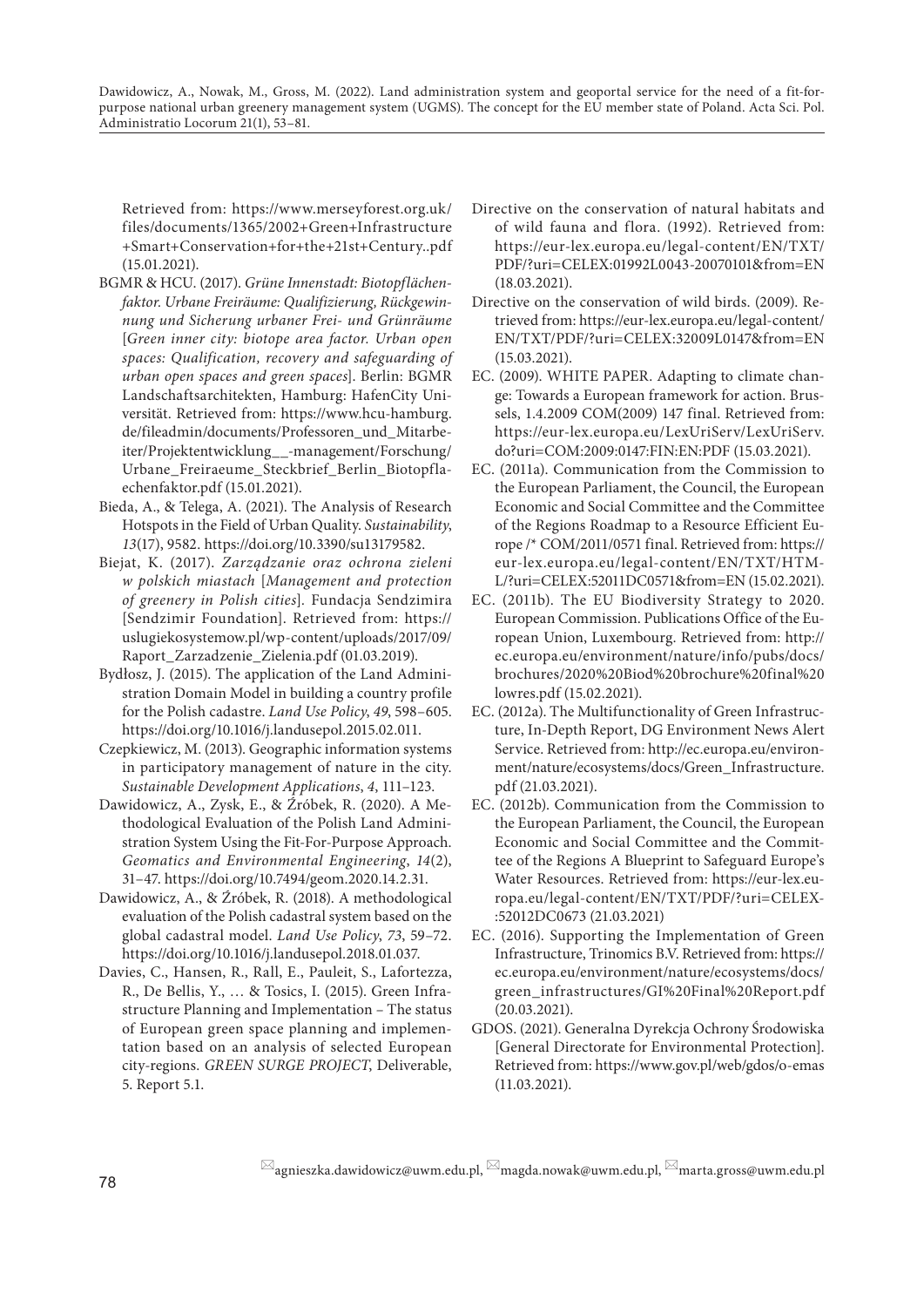- Ernstson, H., Sörlin, S., & Elmqvist, T. (2008). Social movements and ecosystem services – the role of social network structure in protecting and managing urban green areas in Stockholm. *Ecology and Society*, *13*(2), 1–27. Retrieved from: https://www.ecologyandsociety. org/vol13/iss2/art39/main.html (11.03.2021).
- Feltynowski, M., Kronenberg, J., Bergier, T., Kabisch, N., Łaszkiewicz, E., & Strohbach, M. (2018). Challenges of urban green space management in the face of using inadequate data**.** *Urban Forestry and Urban Greening*, *31*, 56–66. https://doi.org/10.1016/j.ufug.2017.12.003.
- Greenery Board of the City of Warszawa. (2019). Retrieved from: http://zzw.waw.pl/mapa-warszawy (20.06.2021).
- Hansen, R., Rolf, W., Santos, A., Luz, A.C., Száraz, L., Tosics, I., Vierikko, K., Rall, E., Davies, C., & Pauleit, S., (2016). *Advanced Urban Green infrastructure planning and implementation. Innovative Approaches and Strategies from European Cities*. GREEN SURGE Deliverable 5.2. Retrieved from: https://www.greensurge.eu/working-packages/ wp5/ (09.05.2021).
- INSPIRE. (2007). Directive 2007/2/Ec Of The European Parliament And Of The Council of 14 March 2007 establishing an Infrastructure for Spatial Information in the European Community (INSPIRE). Retrieved from: https://eur-lex.europa.eu/legal-content/EN/ TXT/HTML/?uri=CELEX:32007L0002&from=pl (14.03.2021).
- ISO 19152. (2012). Geographic information Land Administration Domain Model (LADM). Retrieved from: https://www.iso.org/standard/51206.html (12.03.2021).
- ISO 14001. (2015). Environmental management systems Requirements with guidance for use. Retrieved from: https://www.iso.org/standard/60857.html (13.03.2021).
- ISO 9001. (2015). Quality management systems Requirements. Retrieved from: https://www.iso.org/ standard/62085.html (13.03.2020).
- Neubert, M., & John, H. (Eds.). (2019). *Podręcznik oceny zielonej infrastruktury w układzie transgranicznym – narzędzie wspomagania decyzji* [*Green Infrastructure Manual – Conceptual and theoretical background, terms and definitions*]. Retrieved from: https://www. interreg-central.eu/Content.Node/MaGICLandscapes-Podrecznik-Zieloney-Infrastruktury.pdf (15.03.2021).
- Kabisch, N., Strohbach, M., Haase, D., & Kronenberg, J. (2016). Urban green space availability in European

cities. *Ecological Indicators*, *70*, 586–596, https://doi. org/10.1016/j.ecolind.2016.02.029.

- Kronenberg, J., Pietrzyk-Kaszyńska, A. Zbieg, A., & Żak, B. (2016). Wasting collaboration potential: A study in urban green space governance in a post-transition country. *Environmental Science and Policy*, *62*, 69–78. https://doi.org/10.1016/j.envsci. 2015.06.018.
- Kulkarni, G., Nilesh, D., Parag, B., Wasnik, P., Hambarde, K., Tamsekar, P., … & Bahuguna, V. (2017). *Effective use of GIS-based spatial pattern technology for urban greenery space planning: a case study for Ganesh Nagar area of Nanded city*. In Proceedings of 2nd international conference on intelligent computing and applications, Springer, Singapore.
- Lemmen, C., Van Oosterom, P., & Bennett, R. (2015). The land administration domain model. *Land Use Policy*, *49*, 535–545. https://doi.org/10.1016/j.landusepol.2015.01.014.
- Łaszkiewicz, E., Czembrowski, P., & Kronenberg, J. (2020). Creating a Map of the Social Functions of Urban Green Spaces in a City with Poor Availability of Spatial Data: A Sociotope for Lodz. *Land*, *9*(6), 183. https://doi.org/10.3390/land9060183.
- Warszawa City Hall. (2020). Map of Warszawa. Retrieved from: http://mapa.um.warszawa.pl/mapaApp1/ mapa?service=mapa (10.01.2021).
- Makinde, E.O., Andonegui, C.M., & Vicario, A.A. (2021). Green Space Assessment and Management in Biscay Province, Spain using Remote Sensing Technology. *Geomatics and Environmental Engineering*, *15*(4), 21–43. https://doi.org/10.7494/geom.2021.15.4.21.
- Ministry of the Environment. (2013). *Strategiczny plan adaptacji dla sektorów i obszarów wrażliwych na zmiany klimatu do roku 2020 z perspektywą do roku 2030* [*Strategic Adaptation Plan for sectors and areas vulnerable to climate change by 2020 with an outlook to 2030 Ministry of the Environment*]. Retrieved from: https://bip.mos.gov.pl/fileadmin/user\_upload/ bip/strategie\_plany\_programy/Strategiczny\_plan\_ adaptacji\_2020.pdf (15.02.2021).
- Morancho, A.B., (2003). A hedonic valuation of urban green areas. *Landscape and Urban Planning*, *66*(1), 35–41. https://doi.org/10.1016/S0169-2046(03)00093-8.
- MSIPMO Olsztyn. (2020). Miejski System Informacji Przestrzennej Miasta Olsztyna [Municipal Spatial Information System of the City of Olsztyn]. Retrieved from: https://msipmo.olsztyn.eu/imap/ (10.05.2021).

 $\boxtimes$ agnieszka.dawidowicz@uwm.edu.pl,  $\boxtimes$ magda.nowak@uwm.edu.pl,  $\boxtimes$ marta.gross@uwm.edu.pl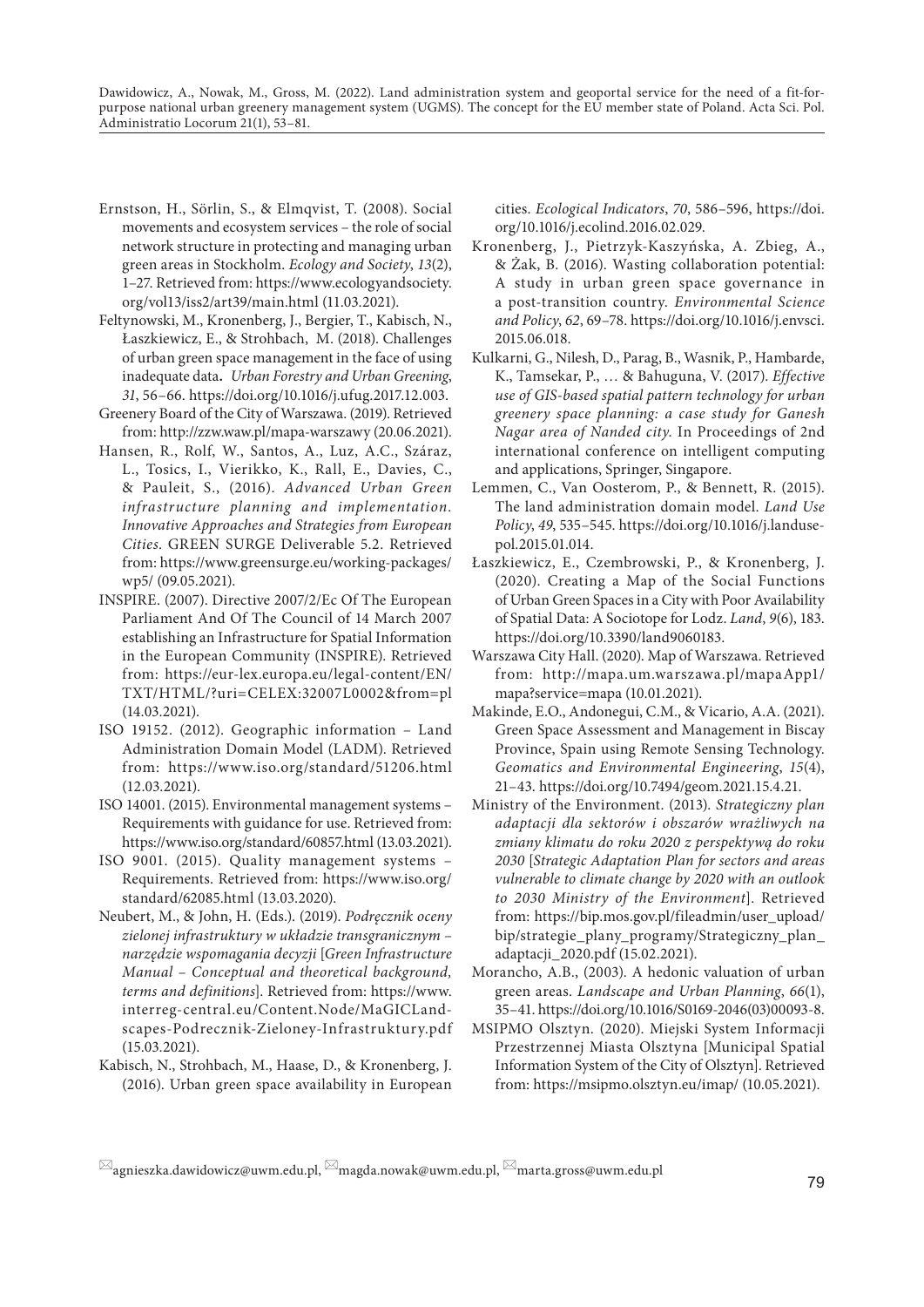- Nguyen, V.K., Sheng, Q.Z., Mahmood, A., Zhang, W.E., Phan, M.H., & Vo, T.D. (2020, April). *Demo abstract: an internet of plants system for micro gardens*. In 2020 19th ACM/IEEE International Conference on Information Processing in Sensor Networks (IPSN), IEEE.
- Nowak, M., Dawidowicz, A., Źróbek, R., & Tuyet, M.D.T. (2020). Identification of development determinants of green information systems for urban areas – Polish case study. *Acta Scientiarum Polonorum. Administratio Locorum*, *19*(1), 45–60. https://doi.org/10.31648/ aspal.4456.
- Pauleit, S., Ambrose-Oji, B., Andersson, E., Anton, B., Buijs, A., Haase, D., … & van den Bosch, C.K. (2019). Advancing urban green infrastructure in Europe: Outcomes and reflections from the GREEN SURGE project. *Urban Forestry and Urban Greening*, *40*, 4–16. https://doi.org/10.1016/j.ufug.2018.10.006.
- Pauleit, S., Hansen, R., Rall, E.L., Zölch, T., Andersson, E., Luz, A.C., … & Vierikko, K. (2017). *Urban landscapes and green infrastructure*. In Oxford Research Encyclopedia of Environmental Science. https://doi. org/10.1093/acrefore/9780199389414.013.23.
- Rozporządzenie Rady Ministrów z dnia 17 stycznia 2013 r. w sprawie zintegrowanego systemu informacji o nieruchomościach [Regulation of the Council of Ministers of 17 January 2013 on the Integrated Real Estate Information System]. Journal of Laws 2013, item 249 (Poland). Retrieved from: http://isap.sejm.gov.pl/isap. nsf/download.xsp/WDU20130000249/O/D20130249. pdf (15.12.2021).
- Shashua-Bar, L., & Hoffman, M.E. (2000). Vegetation as a climatic component in the design of an urban street: An empirical model for predicting the cooling effect of urban green areas with trees. *Energy and Buildings*, *31*(3), 221–235. https://doi.org/10.1016/ S0378-7788(99)00018-3.
- Supreme Audit Office. (2017). *Report of the Supreme Audit Office. Urban Greenery Management*. Retrieved from: https://www.nik.gov.pl/plik/id,15863,vp,18378.pdf (06.06.2021).
- Ślązak, A. (2017). Zieleń w miastach: jakie dane, takie zarządzanie [Greenery in cities: what data, such management]. Nauka w Polsce [Science in Poland]. MNiE. Retrieved from: https://naukawpolsce.pap.pl/ aktualnosci/news%2C29065%2Czielen-w-miastachjakie-dane-takie-zarzadzanie.html (23.06.2021).
- Trubina, L., Nikolaeva, O., & Mullayarova, P. (2019). *The environmental monitoring and management of urban greenery using GIS technology*. In IOP Conference

Series: Earth and Environmental Science (Vol. 395, No. 1). IOP Publishing.

- Tsitsoni, T., Gounaris, N., Kontogianni, A.B., & Xanthopoulou-Tsitsoni, V. (2015). *Creation of a system of monitoring, evaluation, and management of urban greenery for the adaptation of cities in climatic change*. In Proceedings of the Fifth International Conference on Environmental Management, Engineering, Planning and Economics (CEMEPE 2015) and SECOTOX Conference (No. IKEECONF-2016-527). Aristotle University of Thessaloniki. Mykonos Island, Greece, June 14–18, 2015. Retrieved from: https://ikee.lib.auth. gr/record/284891/files/Creation%20of%20a%20system%20of%20monitoring%2C.pdf (16.06.2021).
- Uchwała Rady Ministrów z dnia 13 grudnia 2011 r. w sprawie przyjęcia Koncepcji Przestrzennego Zagospodarowania Kraju 2030 (2012) [Resolution of the Council of Ministers of 13 December 2011 on the adoption of the National Spatial Development Concept 2030 (2012)]. Polish Monitor 2012, item 252. Retrieved from: http://prawo.sejm.gov.pl/isap.nsf/DocDetails. xsp?id=WMP20120000252 (15.02.2021).
- Uchwała Rady Ministrów z dnia 5 lutego 2013 r. w sprawie przyjęcia Długookresowej Strategii Rozwoju Kraju. Polska 2030. Trzecia Fala Nowoczesności [Resolution of the Council of Ministers of 5 February 2013 on the adoption of a Long-term National Development Strategy. Poland 2030. Third Wave of Modernity]. Polish Monitor 2013, item 121. Retrieved from: http://prawo.sejm.gov.pl/isap.nsf/download.xsp/ WMP20130000121/O/M20130121.pdf (15.03.2021).
- Uchwała Rady Ministrów z dnia 6 listopada 2015 r. w sprawie zatwierdzenia "Programu ochrony i zrównoważonego użytkowania różnorodności biologicznej wraz z Planem działań na lata 2015–2020 [Resolution of the Council of Ministers of 6 November 2015 on the approval of the "Program for the Protection of Biodiversity and Sustainable Use of Its Resources and the Action Plan for 2015–2020"]. Polish Monitor 2015, item 1207. Retrieved from: http://prawo.sejm. gov.pl/isap.nsf/DocDetails.xsp?id=WMP20150001207 (15.03.2021).
- Uchwała Rady Ministrów z dnia 16 lipca 2019 r. w sprawie przyjęcia "Polityki ekologicznej państwa 2030 – strategii rozwoju w obszarze środowiska i gospodarki wodnej" [Resolution of the Council of Ministers of 16 July 2019 on the adoption of the "State Environmental Policy 2030 – Development Strategy for Environment and Water Management"].